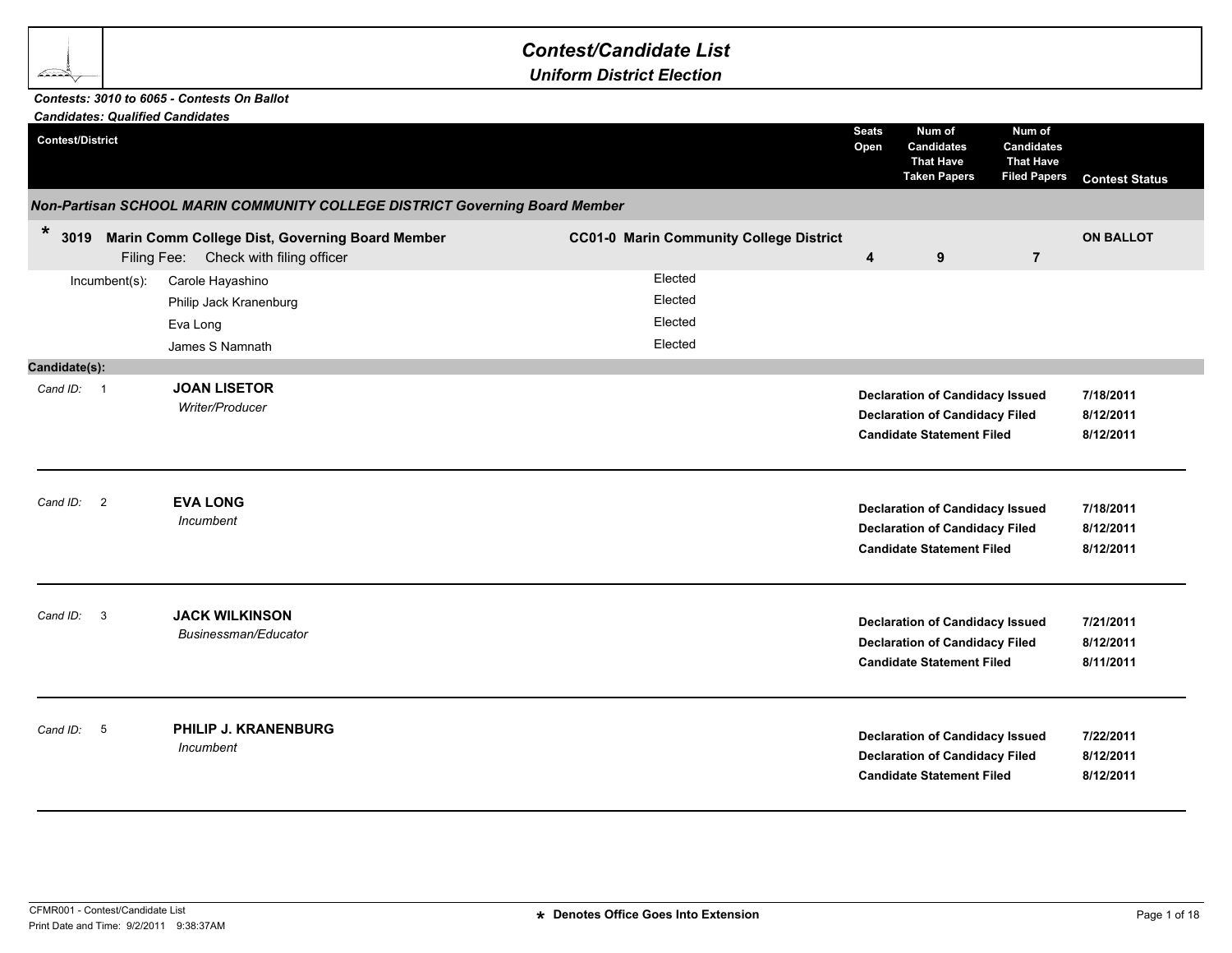| <b>Contest/District</b> |                                                                                               |                                              | <b>Seats</b><br>Open    | Num of<br><b>Candidates</b><br><b>That Have</b><br><b>Taken Papers</b>                                              | Num of<br><b>Candidates</b><br><b>That Have</b><br><b>Filed Papers</b> | <b>Contest Status</b>               |
|-------------------------|-----------------------------------------------------------------------------------------------|----------------------------------------------|-------------------------|---------------------------------------------------------------------------------------------------------------------|------------------------------------------------------------------------|-------------------------------------|
|                         | Non-Partisan SCHOOL MARIN COMMUNITY COLLEGE DISTRICT Governing Board Member                   |                                              |                         |                                                                                                                     |                                                                        |                                     |
|                         | 3019 Marin Comm College Dist, Governing Board Member<br>Filing Fee: Check with filing officer |                                              | $\overline{\mathbf{4}}$ | 9                                                                                                                   | $\overline{7}$                                                         | <b>ON BALLOT</b>                    |
| Cand ID:<br>6           | <b>PETER ROMANOWSKY</b><br>Minister                                                           |                                              |                         | <b>Declaration of Candidacy Issued</b><br><b>Declaration of Candidacy Filed</b><br><b>Candidate Statement Filed</b> |                                                                        | 7/27/2011<br>7/29/2011              |
| Cand ID: 7              | <b>STEPHANIE O'BRIEN</b><br><b>School Board Trustee</b>                                       |                                              |                         | <b>Declaration of Candidacy Issued</b><br><b>Declaration of Candidacy Filed</b><br><b>Candidate Statement Filed</b> |                                                                        | 8/04/2011<br>8/17/2011<br>8/17/2011 |
| 9<br>Cand ID:           | <b>JAMES NAMNATH</b><br><i>Incumbent</i>                                                      |                                              |                         | <b>Declaration of Candidacy Issued</b><br><b>Declaration of Candidacy Filed</b><br><b>Candidate Statement Filed</b> |                                                                        | 8/10/2011<br>8/10/2011<br>8/10/2011 |
|                         | Non-Partisan SCHOOL NOVATO UNIFIED SCHOOL DISTRICT Governing Board Member                     |                                              |                         |                                                                                                                     |                                                                        |                                     |
| 3022                    | Novato Unif School Dist, Governing Board Member<br>Filing Fee: Check with filing officer      | <b>SC10-0 Novato Unified School District</b> | $\overline{4}$          | 6                                                                                                                   | 6                                                                      | <b>ON BALLOT</b>                    |
| $Incumbent(s)$ :        | Deborah Annette Butler<br>Ross Bryant Millerick<br>Cynthia Clinton<br>Tom Cooper              | Elected<br>Elected<br>Elected<br>Elected     |                         |                                                                                                                     |                                                                        |                                     |
| Candidate(s):           |                                                                                               |                                              |                         |                                                                                                                     |                                                                        |                                     |
| Cand ID: 1              | <b>CINDI CLINTON</b><br>Incumbent                                                             |                                              |                         | <b>Declaration of Candidacy Issued</b><br><b>Declaration of Candidacy Filed</b><br><b>Candidate Statement Filed</b> |                                                                        | 7/18/2011<br>8/11/2011<br>8/11/2011 |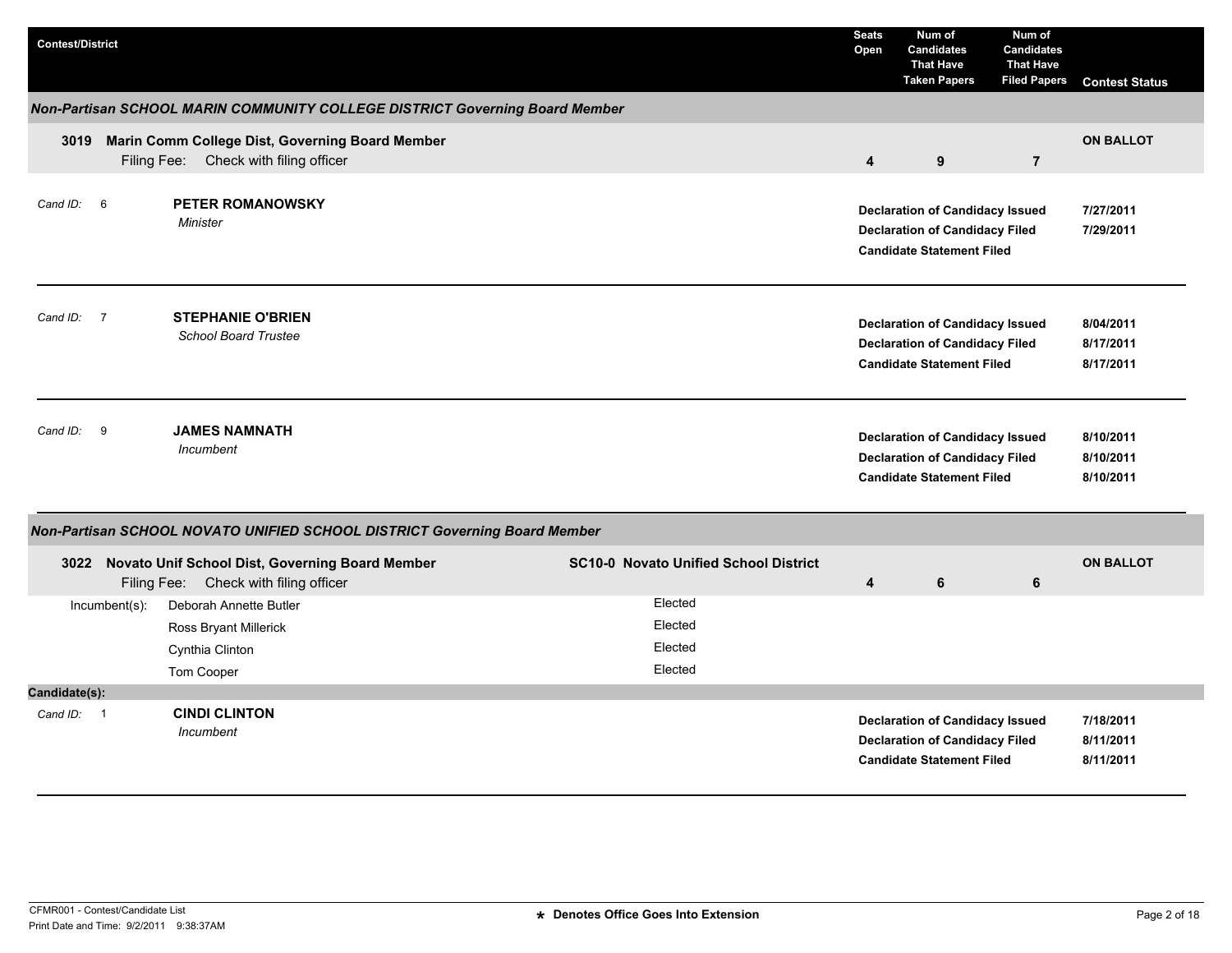| <b>Contest/District</b> |                |                                                                                          |                                     | <b>Seats</b><br>Open | Num of<br><b>Candidates</b><br><b>That Have</b><br><b>Taken Papers</b>                                              | Num of<br><b>Candidates</b><br><b>That Have</b><br><b>Filed Papers</b> | <b>Contest Status</b>               |
|-------------------------|----------------|------------------------------------------------------------------------------------------|-------------------------------------|----------------------|---------------------------------------------------------------------------------------------------------------------|------------------------------------------------------------------------|-------------------------------------|
|                         |                | Non-Partisan SCHOOL NOVATO UNIFIED SCHOOL DISTRICT Governing Board Member                |                                     |                      |                                                                                                                     |                                                                        |                                     |
| 3022                    |                | Novato Unif School Dist, Governing Board Member<br>Filing Fee: Check with filing officer |                                     | 4                    | 6                                                                                                                   | 6                                                                      | <b>ON BALLOT</b>                    |
| Cand ID: 2              |                | <b>TOM COOPER</b><br>Incumbent                                                           |                                     |                      | <b>Declaration of Candidacy Issued</b><br><b>Declaration of Candidacy Filed</b><br><b>Candidate Statement Filed</b> |                                                                        | 7/18/2011<br>8/11/2011<br>8/11/2011 |
| Cand ID: 3              |                | <b>DEBORAH BUTLER</b><br>Incumbent                                                       |                                     |                      | <b>Declaration of Candidacy Issued</b><br><b>Declaration of Candidacy Filed</b><br><b>Candidate Statement Filed</b> |                                                                        | 7/18/2011<br>8/11/2011<br>8/11/2011 |
| Cand ID:                | $\overline{4}$ | <b>ROSS MILLERICK</b><br>Incumbent                                                       |                                     |                      | <b>Declaration of Candidacy Issued</b><br><b>Declaration of Candidacy Filed</b><br><b>Candidate Statement Filed</b> |                                                                        | 7/18/2011<br>8/08/2011<br>8/08/2011 |
| Cand ID: 5              |                | <b>JEFFREY LEE VAILLANT</b><br><b>Professional Genealogist</b>                           |                                     |                      | <b>Declaration of Candidacy Issued</b><br><b>Declaration of Candidacy Filed</b><br><b>Candidate Statement Filed</b> |                                                                        | 8/01/2011<br>8/10/2011              |
| Cand ID:                | 6              | <b>NICOLE TEDESCHI BLOK</b><br>Statistician/Mother                                       |                                     |                      | <b>Declaration of Candidacy Issued</b><br><b>Declaration of Candidacy Filed</b><br><b>Candidate Statement Filed</b> |                                                                        | 8/12/2011<br>8/12/2011              |
|                         |                | Non-Partisan SCHOOL DIXIE SCHOOL DISTRICT Governing Board Member                         |                                     |                      |                                                                                                                     |                                                                        |                                     |
| $*$ 3037                |                | Dixie School District, Governing Board Member<br>Filing Fee: Check with filing officer   | <b>SC01-0 Dixie School District</b> | $\mathbf{2}$         | $\mathbf{3}$                                                                                                        | $\mathbf{3}$                                                           | <b>ON BALLOT</b>                    |
|                         | Incumbent(s):  | Andrew R Hyman<br>Kristiana Raube                                                        | Elected<br>Elected                  |                      |                                                                                                                     |                                                                        |                                     |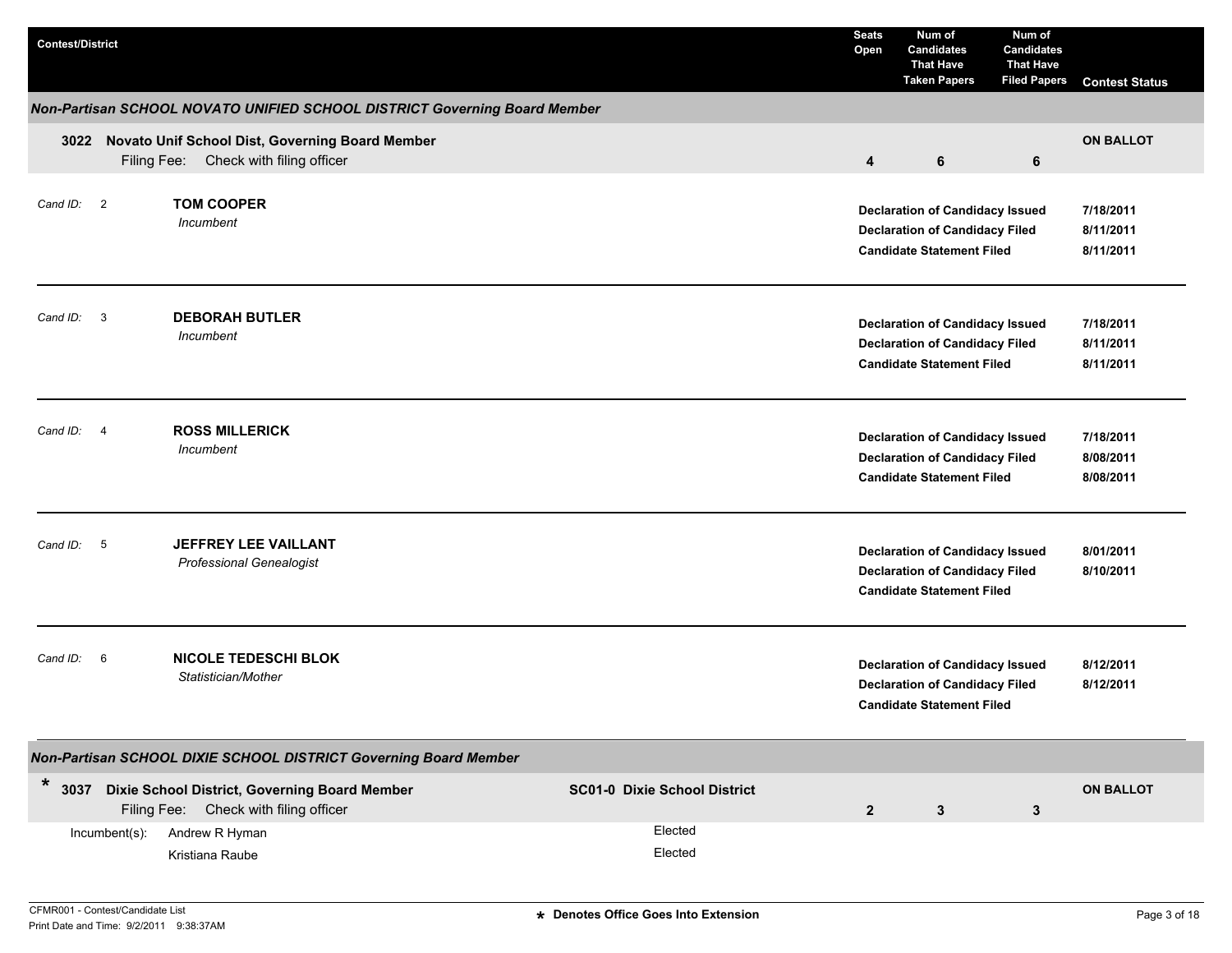| <b>Contest/District</b> |               |                                                                                             |                                  | <b>Seats</b><br>Open | Num of<br><b>Candidates</b><br><b>That Have</b><br><b>Taken Papers</b>                                              | Num of<br><b>Candidates</b><br><b>That Have</b><br><b>Filed Papers</b> | <b>Contest Status</b>               |
|-------------------------|---------------|---------------------------------------------------------------------------------------------|----------------------------------|----------------------|---------------------------------------------------------------------------------------------------------------------|------------------------------------------------------------------------|-------------------------------------|
|                         |               | Non-Partisan SCHOOL DIXIE SCHOOL DISTRICT Governing Board Member                            |                                  |                      |                                                                                                                     |                                                                        |                                     |
| 3037                    |               | Dixie School District, Governing Board Member<br>Filing Fee: Check with filing officer      |                                  | $\mathbf{2}$         | 3                                                                                                                   | 3                                                                      | <b>ON BALLOT</b>                    |
| Candidate(s):           |               |                                                                                             |                                  |                      |                                                                                                                     |                                                                        |                                     |
| Cand ID: 1              |               | JENNIFER M W VUILLERMET<br>Attorney                                                         |                                  |                      | <b>Declaration of Candidacy Issued</b><br><b>Declaration of Candidacy Filed</b><br><b>Candidate Statement Filed</b> |                                                                        | 7/21/2011<br>7/27/2011<br>7/27/2011 |
| Cand ID: 2              |               | <b>ANDREW R. HYMAN</b><br>Incumbent                                                         |                                  |                      | <b>Declaration of Candidacy Issued</b><br><b>Declaration of Candidacy Filed</b><br><b>Candidate Statement Filed</b> |                                                                        | 7/28/2011<br>8/12/2011<br>8/12/2011 |
| Cand ID: 3              |               | <b>JULIE McDANIEL</b><br>Parent/Transportation Agent                                        |                                  |                      | <b>Declaration of Candidacy Issued</b><br><b>Declaration of Candidacy Filed</b><br><b>Candidate Statement Filed</b> |                                                                        | 8/02/2011<br>8/09/2011<br>8/09/2011 |
|                         |               | Non-Partisan SCHOOL LAGUNITAS SCHOOL DISTRICT Governing Brd Member                          |                                  |                      |                                                                                                                     |                                                                        |                                     |
|                         |               | 3043 Lagunitas School Dist, Governing Board Member<br>Filing Fee: Check with filing officer | SC05-0 Lagunitas School District | $\overline{2}$       | 3                                                                                                                   | 3                                                                      | <b>ON BALLOT</b>                    |
|                         | Incumbent(s): | <b>Richard Carroll Sloan</b>                                                                | Elected                          |                      |                                                                                                                     |                                                                        |                                     |
|                         |               | Denise Ann Santa Cruz-Bohman                                                                | Elected                          |                      |                                                                                                                     |                                                                        |                                     |
| Candidate(s):           |               |                                                                                             |                                  |                      |                                                                                                                     |                                                                        |                                     |
| Cand ID: 1              |               | <b>RICHARD CARROLL SLOAN</b><br>Carpenter                                                   |                                  |                      | <b>Declaration of Candidacy Issued</b><br><b>Declaration of Candidacy Filed</b><br><b>Candidate Statement Filed</b> |                                                                        | 7/22/2011<br>8/12/2011              |
| Cand ID: 2              |               | <b>DENISE SANTA CRUZ-BOHMAN</b><br>Incumbent                                                |                                  |                      | <b>Declaration of Candidacy Issued</b><br><b>Declaration of Candidacy Filed</b><br><b>Candidate Statement Filed</b> |                                                                        | 7/26/2011<br>8/12/2011<br>8/12/2011 |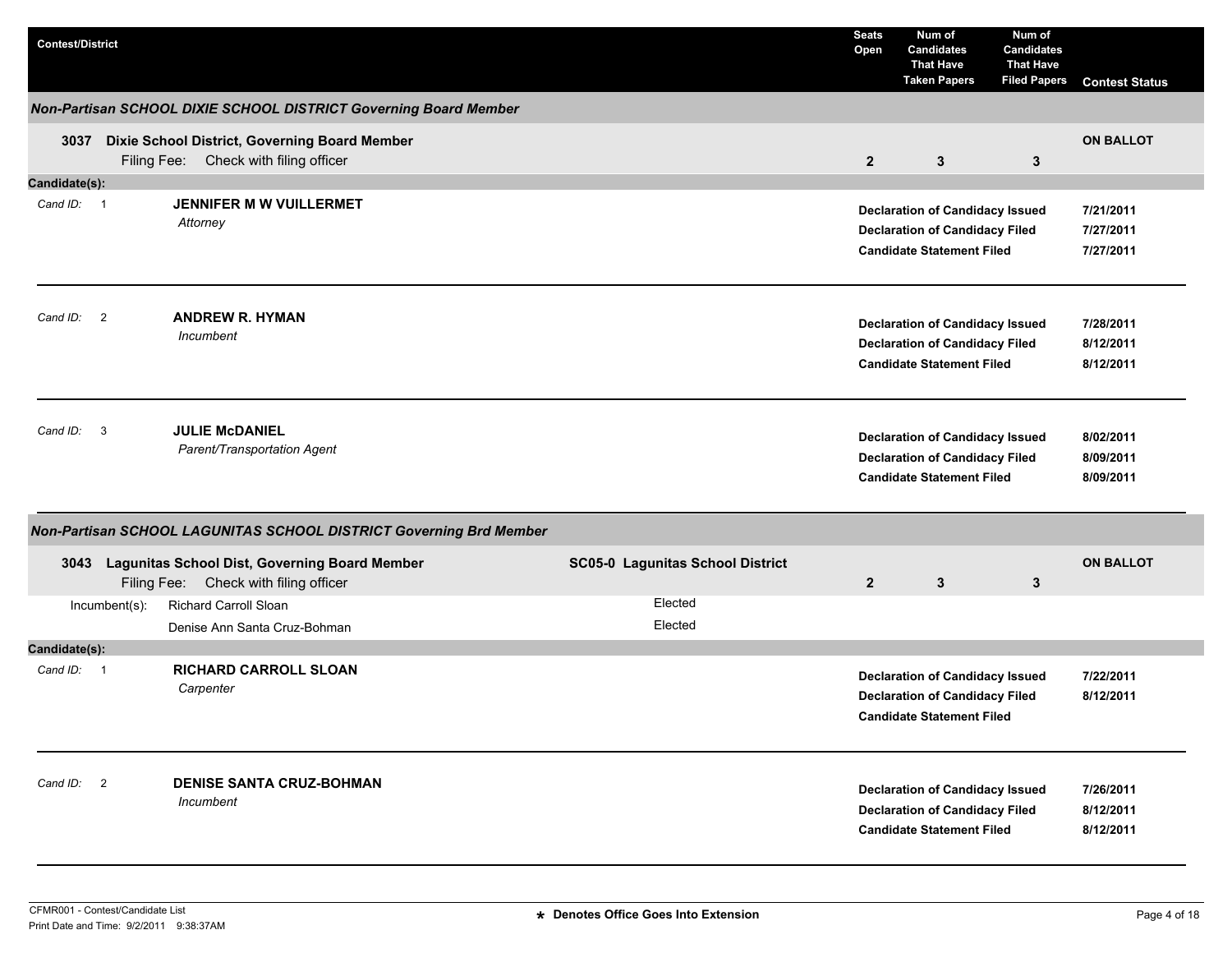| <b>Contest/District</b>                                                                                    |                                       | <b>Seats</b><br>Open | Num of<br><b>Candidates</b><br><b>That Have</b><br><b>Taken Papers</b>                                              | Num of<br><b>Candidates</b><br><b>That Have</b><br><b>Filed Papers</b> | <b>Contest Status</b>               |
|------------------------------------------------------------------------------------------------------------|---------------------------------------|----------------------|---------------------------------------------------------------------------------------------------------------------|------------------------------------------------------------------------|-------------------------------------|
| Non-Partisan SCHOOL LAGUNITAS SCHOOL DISTRICT Governing Brd Member                                         |                                       |                      |                                                                                                                     |                                                                        |                                     |
| Lagunitas School Dist, Governing Board Member<br>3043<br>Filing Fee: Check with filing officer             |                                       | $\mathbf{2}$         | $\mathbf{3}$                                                                                                        | 3                                                                      | <b>ON BALLOT</b>                    |
| <b>ROBERT OVETZ</b><br>Cand ID: 3<br><b>Community College Professor</b>                                    |                                       |                      | <b>Declaration of Candidacy Issued</b><br><b>Declaration of Candidacy Filed</b><br><b>Candidate Statement Filed</b> |                                                                        | 7/29/2011<br>8/12/2011<br>8/12/2011 |
| Non-Partisan SCHOOL MILL VALLEY SCHOOL DISTRICT Governing Board Member                                     |                                       |                      |                                                                                                                     |                                                                        |                                     |
| $\ast$<br>3049<br>Mill Valley School Dist, Governing Board Member<br>Filing Fee: Check with filing officer | SC08-0 Mill Valley School District    | $\overline{2}$       | 3                                                                                                                   | 3                                                                      | <b>ON BALLOT</b>                    |
| Janet K Miller<br>$Incumbent(s)$ :<br>Judith L Sherman                                                     | Elected<br>Elected                    |                      |                                                                                                                     |                                                                        |                                     |
| Candidate(s):                                                                                              |                                       |                      |                                                                                                                     |                                                                        |                                     |
| <b>CLIFFORD CARL WALDECK</b><br>Cand ID: 1<br><b>Business Executive</b>                                    |                                       |                      | <b>Declaration of Candidacy Issued</b><br><b>Declaration of Candidacy Filed</b><br><b>Candidate Statement Filed</b> |                                                                        | 7/18/2011<br>7/28/2011<br>7/28/2011 |
| $\overline{2}$<br><b>LESLIE A. WACHTEL</b><br>Cand ID:<br><b>Community Volunteer</b>                       |                                       |                      | <b>Declaration of Candidacy Issued</b><br><b>Declaration of Candidacy Filed</b><br><b>Candidate Statement Filed</b> |                                                                        | 7/27/2011<br>8/15/2011<br>8/15/2011 |
| <b>BOB JACOBS</b><br>Cand $ID: 3$<br><b>Retired Science Teacher</b>                                        |                                       |                      | <b>Declaration of Candidacy Issued</b><br><b>Declaration of Candidacy Filed</b><br><b>Candidate Statement Filed</b> |                                                                        | 8/01/2011<br>8/04/2011<br>8/04/2011 |
| Non-Partisan SCHOOL NICASIO SCHOOL DISTRICT Governing Board Member                                         |                                       |                      |                                                                                                                     |                                                                        |                                     |
| $\ast$<br>3051 Nicasio School District, Governing Board Member<br>Filing Fee: Check with filing officer    | <b>SC09-0 Nicasio School District</b> | $\mathbf{1}$         | $\mathbf{2}$                                                                                                        | $\mathbf{2}$                                                           | <b>ON BALLOT</b>                    |
| <b>Christopher Clark Mothersill</b><br>$Incumbent(s)$ :                                                    | Elected                               |                      |                                                                                                                     |                                                                        |                                     |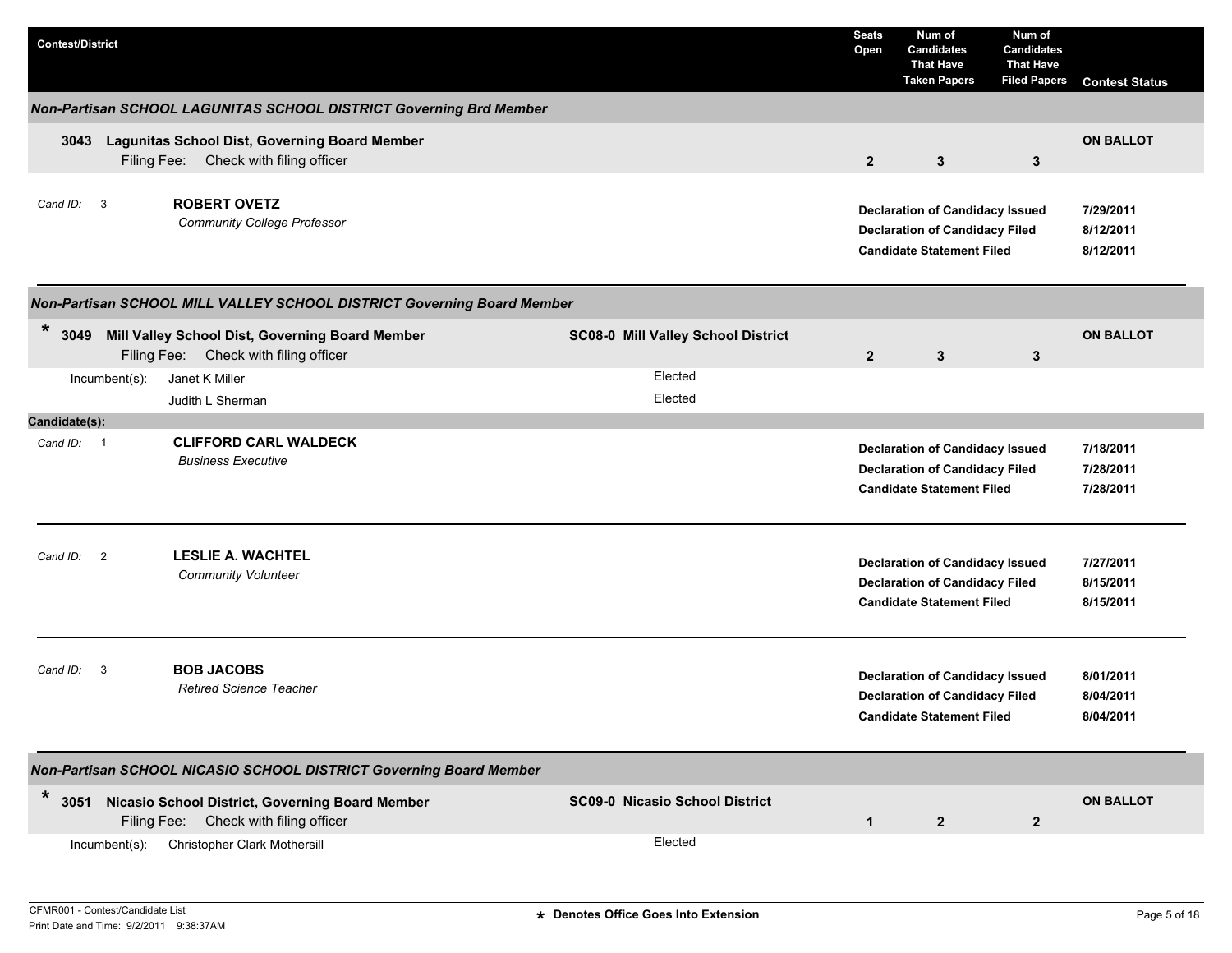| <b>Contest/District</b> |               |                                                                                               |                                          | <b>Seats</b><br>Open | Num of<br><b>Candidates</b><br><b>That Have</b><br><b>Taken Papers</b>                                              | Num of<br><b>Candidates</b><br><b>That Have</b><br><b>Filed Papers</b> | <b>Contest Status</b>               |
|-------------------------|---------------|-----------------------------------------------------------------------------------------------|------------------------------------------|----------------------|---------------------------------------------------------------------------------------------------------------------|------------------------------------------------------------------------|-------------------------------------|
|                         |               | Non-Partisan SCHOOL NICASIO SCHOOL DISTRICT Governing Board Member                            |                                          |                      |                                                                                                                     |                                                                        |                                     |
|                         |               | 3051 Nicasio School District, Governing Board Member<br>Filing Fee: Check with filing officer |                                          | $\mathbf{1}$         | $\overline{2}$                                                                                                      | $\overline{2}$                                                         | <b>ON BALLOT</b>                    |
| Candidate(s):           |               |                                                                                               |                                          |                      |                                                                                                                     |                                                                        |                                     |
| Cand ID: 1              |               | <b>HOLLY MCARTHUR</b><br><b>Ballot Designation Not Submitted</b>                              |                                          |                      | <b>Declaration of Candidacy Issued</b><br><b>Declaration of Candidacy Filed</b><br><b>Candidate Statement Filed</b> |                                                                        | 7/19/2011<br>8/05/2011              |
| Cand ID: 2              |               | <b>KENT H. GRADY</b><br>Preschool Owner/Firefighter                                           |                                          |                      | <b>Declaration of Candidacy Issued</b><br><b>Declaration of Candidacy Filed</b><br><b>Candidate Statement Filed</b> |                                                                        | 8/17/2011<br>8/17/2011<br>8/17/2011 |
|                         |               | Non-Partisan SCHOOL REED UNION SCHOOL DISTRICT Governing Board Member                         |                                          |                      |                                                                                                                     |                                                                        |                                     |
| $\ast$<br>3053          |               | Reed Union School Dist, Governing Board Member<br>Filing Fee: Check with filing officer       | <b>SC11-0 Reed Union School District</b> | $\overline{2}$       | $\mathbf{3}$                                                                                                        | 3                                                                      | <b>ON BALLOT</b>                    |
|                         | Incumbent(s): | Merrill Tilghman Boyce<br>Lisa Anne Barry-Mathews                                             | Elected<br>Elected                       |                      |                                                                                                                     |                                                                        |                                     |
| Candidate(s):           |               |                                                                                               |                                          |                      |                                                                                                                     |                                                                        |                                     |
| Cand ID: 1              |               | <b>DANA LINKER STEELE</b><br>Attorney/Parent                                                  |                                          |                      | <b>Declaration of Candidacy Issued</b><br><b>Declaration of Candidacy Filed</b><br><b>Candidate Statement Filed</b> |                                                                        | 7/18/2011<br>7/18/2011<br>7/18/2011 |
| Cand ID: 2              |               | <b>SUSAN LAMBE PEITZ</b><br>Parent/Emergency Physician                                        |                                          |                      | <b>Declaration of Candidacy Issued</b><br><b>Declaration of Candidacy Filed</b><br><b>Candidate Statement Filed</b> |                                                                        | 7/26/2011<br>7/26/2011<br>7/26/2011 |
| Cand ID: 3              |               | <b>KEVIN KEENLEY</b><br>Father/Coach/Investor                                                 |                                          |                      | <b>Declaration of Candidacy Issued</b><br><b>Declaration of Candidacy Filed</b><br><b>Candidate Statement Filed</b> |                                                                        | 8/05/2011<br>8/08/2011<br>8/08/2011 |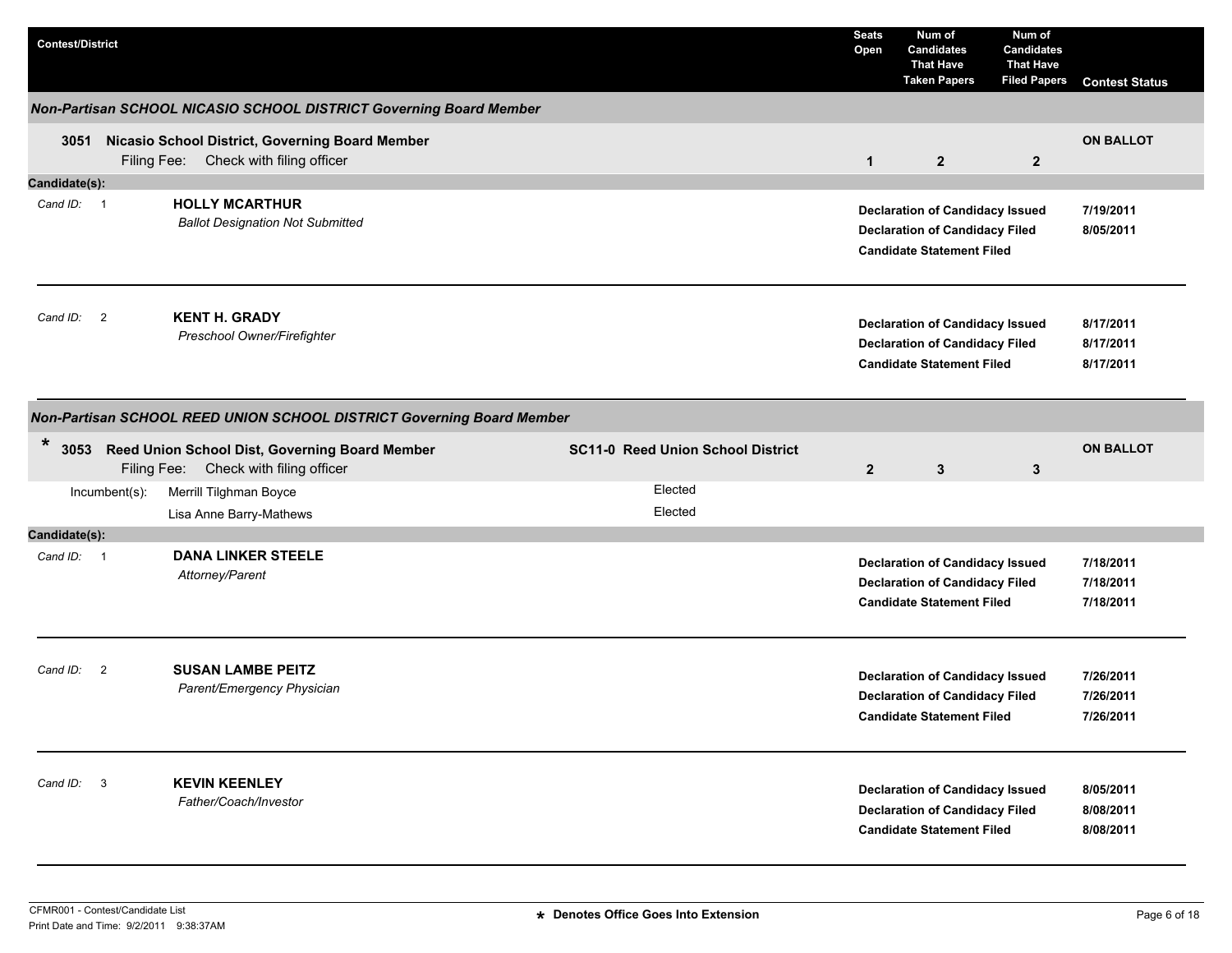| <b>Contest/District</b>          |                         |                                                                                          |                                                         | <b>Seats</b><br>Open    | Num of<br><b>Candidates</b><br><b>That Have</b><br><b>Taken Papers</b>                                              | Num of<br><b>Candidates</b><br><b>That Have</b><br><b>Filed Papers</b> | <b>Contest Status</b>               |
|----------------------------------|-------------------------|------------------------------------------------------------------------------------------|---------------------------------------------------------|-------------------------|---------------------------------------------------------------------------------------------------------------------|------------------------------------------------------------------------|-------------------------------------|
|                                  |                         | Non-Partisan SCHOOL ROSS VALLEY SCHOOL DISTRICT Governing Board Member                   |                                                         |                         |                                                                                                                     |                                                                        |                                     |
| $\ast$<br>3056                   |                         | Ross Valley School Dist, Governing Board Member<br>Filing Fee: Check with filing officer | <b>SC13-0 Ross Valley School District</b>               | $\mathbf{3}$            | 6                                                                                                                   | 5                                                                      | <b>ON BALLOT</b>                    |
|                                  | Incumbent(s):           | Sharon R Sagar<br>Conn Brendan Hickey<br>Annelise Chilton Bauer                          | Elected<br>Appointed to Vacancy<br>Appointed to Vacancy |                         |                                                                                                                     |                                                                        |                                     |
| Candidate(s):                    |                         |                                                                                          |                                                         |                         |                                                                                                                     |                                                                        |                                     |
| Cand ID: 2                       |                         | <b>ANNELISE CHILTON BAUER</b><br>Appointed Incumbent                                     |                                                         |                         | <b>Declaration of Candidacy Issued</b><br><b>Declaration of Candidacy Filed</b><br><b>Candidate Statement Filed</b> |                                                                        | 7/22/2011<br>8/10/2011<br>8/10/2011 |
| Cand ID:                         | $\overline{\mathbf{3}}$ | <b>ELIZABETH ANN PEACOCK</b><br><b>Ballot Designation Not Submitted</b>                  |                                                         |                         | <b>Declaration of Candidacy Issued</b><br><b>Declaration of Candidacy Filed</b><br><b>Candidate Statement Filed</b> |                                                                        | 8/11/2011<br>8/12/2011              |
| Cand ID: 5                       |                         | <b>ANNE CAPRON</b><br><b>Community Volunteer</b>                                         |                                                         |                         | <b>Declaration of Candidacy Issued</b><br><b>Declaration of Candidacy Filed</b><br><b>Candidate Statement Filed</b> |                                                                        | 8/16/2011<br>8/17/2011<br>8/17/2011 |
| Cand ID: 6                       |                         | <b>TREVOR HUGHES</b><br><b>Retired Physician</b>                                         |                                                         |                         | <b>Declaration of Candidacy Issued</b><br><b>Declaration of Candidacy Filed</b><br><b>Candidate Statement Filed</b> |                                                                        | 8/16/2011<br>8/16/2011<br>8/16/2011 |
| Cand ID: 7                       |                         | <b>HADLEY DETTMER</b><br>Parent                                                          |                                                         |                         | <b>Declaration of Candidacy Issued</b><br><b>Declaration of Candidacy Filed</b><br><b>Candidate Statement Filed</b> |                                                                        | 8/17/2011<br>8/17/2011<br>8/17/2011 |
|                                  |                         | Non-Partisan MUNICIPAL TOWN OF CORTE MADERA Member, Town Council                         |                                                         |                         |                                                                                                                     |                                                                        |                                     |
| CFMR001 - Contest/Candidate List | Filing Fee:             | 5012 Member, Town Council, Town of Corte Madera<br>Check with filing officer             | *503-0 Town Of Corte Madera                             | $\overline{\mathbf{2}}$ | $\mathbf{3}$                                                                                                        | 3                                                                      | <b>ON BALLOT</b>                    |
|                                  |                         |                                                                                          | * Denotes Office Goes Into Extension                    |                         |                                                                                                                     |                                                                        | Page 7 of 18                        |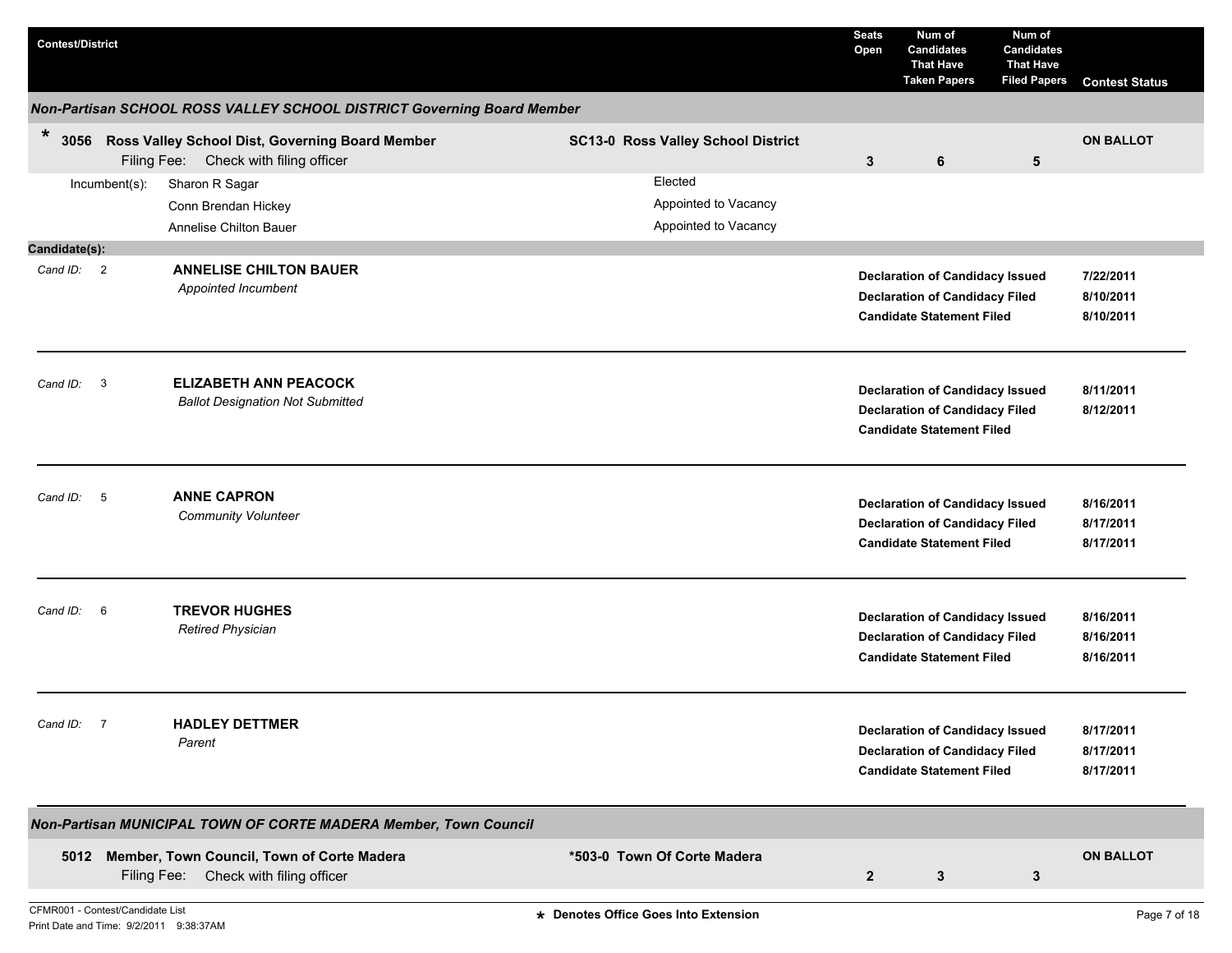| <b>Contest/District</b> |                  |                                                                                          |                        |                             | <b>Seats</b><br>Open | Num of<br><b>Candidates</b><br><b>That Have</b><br><b>Taken Papers</b>                                              | Num of<br><b>Candidates</b><br><b>That Have</b><br><b>Filed Papers</b> | <b>Contest Status</b>  |
|-------------------------|------------------|------------------------------------------------------------------------------------------|------------------------|-----------------------------|----------------------|---------------------------------------------------------------------------------------------------------------------|------------------------------------------------------------------------|------------------------|
|                         |                  | Non-Partisan MUNICIPAL TOWN OF CORTE MADERA Member, Town Council                         |                        |                             |                      |                                                                                                                     |                                                                        |                        |
|                         |                  | 5012 Member, Town Council, Town of Corte Madera<br>Filing Fee: Check with filing officer |                        | *503-0 Town Of Corte Madera | $\overline{2}$       | 3                                                                                                                   | $\mathbf{3}$                                                           | <b>ON BALLOT</b>       |
|                         | Incumbent(s):    | Alexandra Cock<br>Robert Peter Ravasio                                                   |                        | Elected<br>Elected          |                      |                                                                                                                     |                                                                        |                        |
| Candidate(s):           |                  |                                                                                          |                        |                             |                      |                                                                                                                     |                                                                        |                        |
| Cand ID: 1              |                  | <b>ALEXANDRA COCK</b><br>Councilmember/Businesswoman                                     |                        |                             |                      | <b>Declaration of Candidacy Issued</b><br><b>Declaration of Candidacy Filed</b><br><b>Candidate Statement Filed</b> |                                                                        | 8/01/2011<br>8/01/2011 |
| Cand ID: 2              |                  | <b>MELISSA J. GILL</b><br><b>Real Estate Consultant</b>                                  |                        |                             |                      | <b>Declaration of Candidacy Issued</b><br><b>Declaration of Candidacy Filed</b><br><b>Candidate Statement Filed</b> |                                                                        | 8/02/2011<br>8/02/2011 |
| Cand ID:                | 3                | <b>BOB RAVASIO</b><br>Incumbent                                                          |                        |                             |                      | <b>Declaration of Candidacy Issued</b><br><b>Declaration of Candidacy Filed</b><br><b>Candidate Statement Filed</b> |                                                                        | 8/03/2011<br>8/03/2011 |
|                         |                  | Non-Partisan MUNICIPAL TOWN OF FAIRFAX Member, Town Council                              |                        |                             |                      |                                                                                                                     |                                                                        |                        |
| *                       |                  | 5022 Member, Town Council, Town of Fairfax<br>Filing Fee: Check with filing officer      | *504-0 Town Of Fairfax |                             | $\overline{2}$       | 3                                                                                                                   | $\mathbf{3}$                                                           | <b>ON BALLOT</b>       |
|                         | $Incumbent(s)$ : | Lewis E Tremaine III                                                                     |                        | Elected                     |                      |                                                                                                                     |                                                                        |                        |
|                         |                  | Lawrence Bragman                                                                         |                        | Elected                     |                      |                                                                                                                     |                                                                        |                        |
| Candidate(s):           |                  |                                                                                          |                        |                             |                      |                                                                                                                     |                                                                        |                        |
| Cand ID: 1              |                  | <b>LARRY BRAGMAN</b><br>Incumbent                                                        |                        |                             |                      | <b>Declaration of Candidacy Issued</b><br><b>Declaration of Candidacy Filed</b><br><b>Candidate Statement Filed</b> |                                                                        | 8/12/2011<br>8/12/2011 |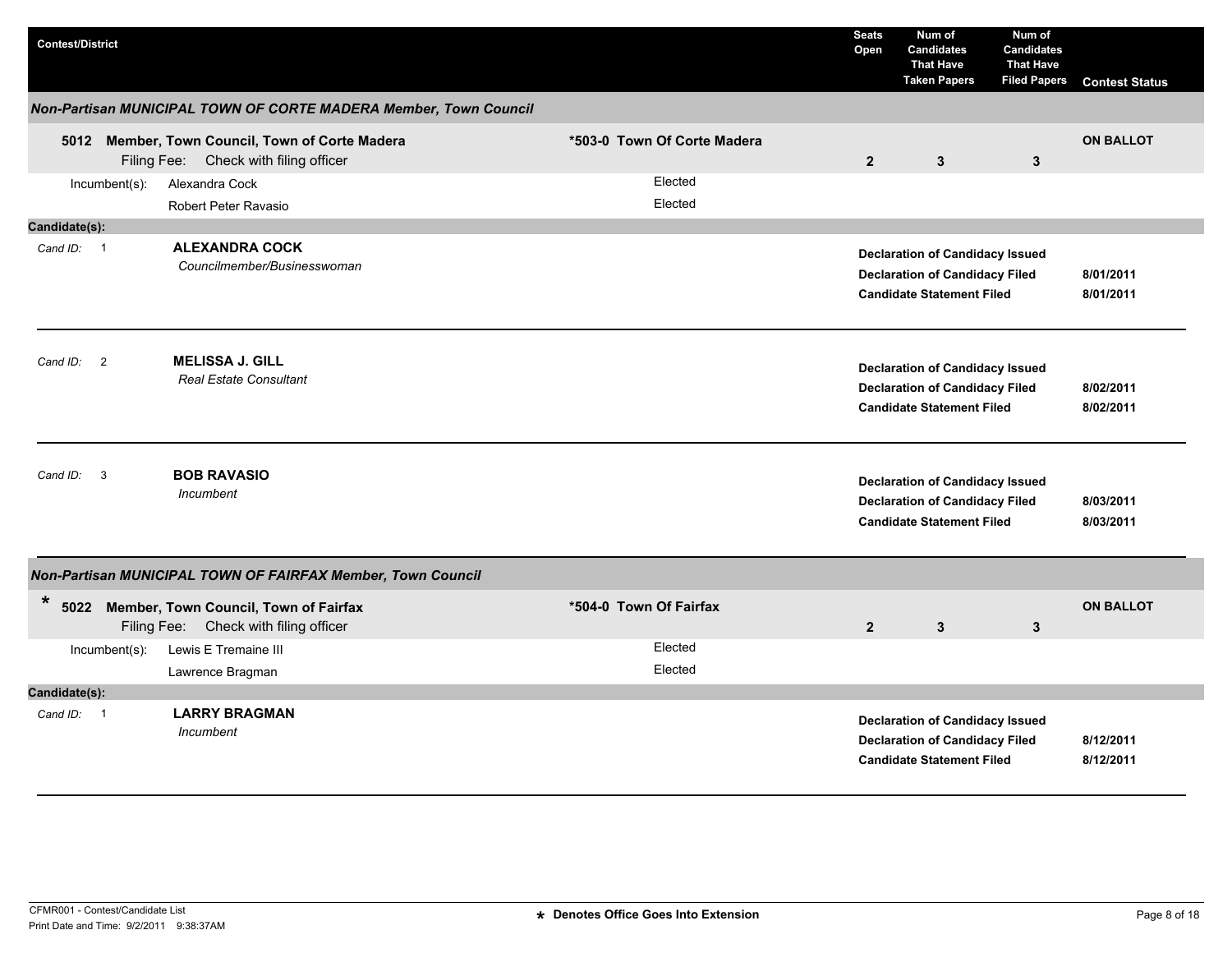| <b>Contest/District</b> |                  |                                                                                     |                        | <b>Seats</b><br>Open | Num of<br><b>Candidates</b><br><b>That Have</b><br><b>Taken Papers</b>                                              | Num of<br><b>Candidates</b><br><b>That Have</b><br><b>Filed Papers</b> | <b>Contest Status</b>  |
|-------------------------|------------------|-------------------------------------------------------------------------------------|------------------------|----------------------|---------------------------------------------------------------------------------------------------------------------|------------------------------------------------------------------------|------------------------|
|                         |                  | Non-Partisan MUNICIPAL TOWN OF FAIRFAX Member, Town Council                         |                        |                      |                                                                                                                     |                                                                        |                        |
|                         |                  | 5022 Member, Town Council, Town of Fairfax<br>Filing Fee: Check with filing officer |                        | $\overline{2}$       | $\mathbf{3}$                                                                                                        | $\mathbf{3}$                                                           | <b>ON BALLOT</b>       |
| Cand ID: 2              |                  | <b>RYAN O'NEIL</b><br><b>Small Business Owner</b>                                   |                        |                      | <b>Declaration of Candidacy Issued</b><br><b>Declaration of Candidacy Filed</b><br><b>Candidate Statement Filed</b> |                                                                        | 8/16/2011<br>8/16/2011 |
| Cand ID:                | $\mathbf{3}$     | <b>CHRISTOPHER H. LANG</b><br>Landscape Gardener/Bicyclist                          |                        |                      | <b>Declaration of Candidacy Issued</b><br><b>Declaration of Candidacy Filed</b><br><b>Candidate Statement Filed</b> |                                                                        | 8/17/2011<br>8/17/2011 |
|                         |                  | Non-Partisan MUNICIPAL TOWN OF FAIRFAX Town Clerk                                   |                        |                      |                                                                                                                     |                                                                        |                        |
|                         |                  | 5023 Town Clerk, Town of Fairfax<br>Filing Fee: Check with filing officer           | *504-0 Town Of Fairfax | $\mathbf{1}$         | $\mathbf{1}$                                                                                                        | $\mathbf{1}$                                                           | <b>ON BALLOT</b>       |
|                         | $Incumbent(s)$ : | Judith Anderson                                                                     | Elected                |                      |                                                                                                                     |                                                                        |                        |
| Candidate(s):           |                  |                                                                                     |                        |                      |                                                                                                                     |                                                                        |                        |
| Cand $ID: 1$            |                  | <b>JUDY ANDERSON</b><br>Incumbent                                                   |                        |                      | <b>Declaration of Candidacy Issued</b><br><b>Declaration of Candidacy Filed</b><br><b>Candidate Statement Filed</b> |                                                                        | 8/12/2011              |
|                         |                  | <b>Non-Partisan MUNICIPAL TOWN OF FAIRFAX Treasurer</b>                             |                        |                      |                                                                                                                     |                                                                        |                        |
|                         |                  | 5024 Treasurer, Town of Fairfax<br>Filing Fee: Check with filing officer            | *504-0 Town Of Fairfax | $\mathbf{1}$         | $\mathbf{1}$                                                                                                        | $\mathbf{1}$                                                           | <b>ON BALLOT</b>       |
|                         | Incumbent(s):    | <b>Barbara Louise Petty</b>                                                         | Appointed to Vacancy   |                      |                                                                                                                     |                                                                        |                        |
| Candidate(s):           |                  |                                                                                     |                        |                      |                                                                                                                     |                                                                        |                        |
| Cand ID: 1              |                  | <b>BARBARA L PETTY</b><br>Appointed Incumbent                                       |                        |                      | <b>Declaration of Candidacy Issued</b><br><b>Declaration of Candidacy Filed</b><br><b>Candidate Statement Filed</b> |                                                                        | 8/11/2011              |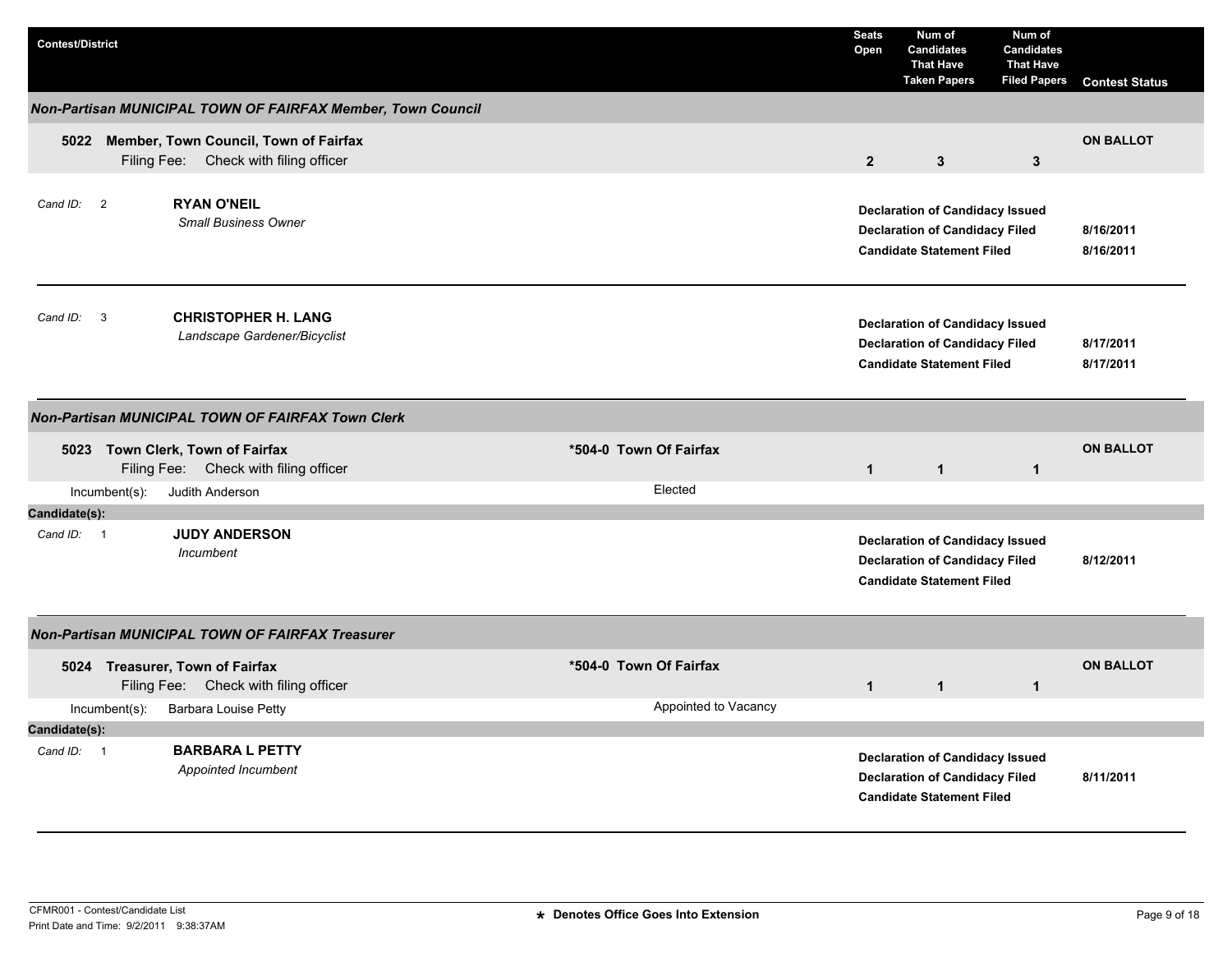| <b>Contest/District</b>             |                                                                                      |                         |                               | <b>Seats</b><br>Open                                                                                                | Num of<br><b>Candidates</b><br><b>That Have</b><br><b>Taken Papers</b>                                              | Num of<br><b>Candidates</b><br><b>That Have</b><br><b>Filed Papers</b> | <b>Contest Status</b>  |
|-------------------------------------|--------------------------------------------------------------------------------------|-------------------------|-------------------------------|---------------------------------------------------------------------------------------------------------------------|---------------------------------------------------------------------------------------------------------------------|------------------------------------------------------------------------|------------------------|
|                                     | Non-Partisan MUNICIPAL CITY OF LARKSPUR Member, City Council                         |                         |                               |                                                                                                                     |                                                                                                                     |                                                                        |                        |
| $\ast$                              | 5032 Member, City Council, City of Larkspur<br>Filing Fee: Check with filing officer | *505-0 City Of Larkspur |                               | $\overline{2}$                                                                                                      | $\overline{\mathbf{4}}$                                                                                             | 4                                                                      | <b>ON BALLOT</b>       |
| Incumbent(s):                       | Larry Chu<br>Kathleen E Hartzell                                                     |                         | Elected<br>Elected            |                                                                                                                     |                                                                                                                     |                                                                        |                        |
| Candidate(s):                       |                                                                                      |                         |                               |                                                                                                                     |                                                                                                                     |                                                                        |                        |
| Cand ID: 1                          | <b>LARRY CHU</b><br>Incumbent                                                        |                         |                               |                                                                                                                     | <b>Declaration of Candidacy Issued</b><br><b>Declaration of Candidacy Filed</b><br><b>Candidate Statement Filed</b> |                                                                        | 8/02/2011<br>8/02/2011 |
| Cand ID: 2                          | <b>ANN MORRISON</b><br><b>Community Volunteer</b>                                    |                         |                               | <b>Declaration of Candidacy Issued</b><br><b>Declaration of Candidacy Filed</b><br><b>Candidate Statement Filed</b> | 8/17/2011<br>8/17/2011                                                                                              |                                                                        |                        |
| $\overline{\mathbf{3}}$<br>Cand ID: | <b>DAVE KANTER</b><br><b>Web Developer</b>                                           |                         |                               |                                                                                                                     | <b>Declaration of Candidacy Issued</b><br><b>Declaration of Candidacy Filed</b><br><b>Candidate Statement Filed</b> |                                                                        | 8/16/2011<br>8/16/2011 |
| Cand ID:<br>$\overline{4}$          | <b>BRADLEY MARSH</b><br>Tax Attorney/Educator                                        |                         |                               |                                                                                                                     | <b>Declaration of Candidacy Issued</b><br><b>Declaration of Candidacy Filed</b><br><b>Candidate Statement Filed</b> |                                                                        | 8/16/2011<br>8/16/2011 |
|                                     | Non-Partisan MUNICIPAL CITY OF NOVATO Member, City Council                           |                         |                               |                                                                                                                     |                                                                                                                     |                                                                        |                        |
| $\ast$                              | 5051 Member, City Council, City of Novato<br>Filing Fee: Check with filing officer   | *507-0 City Of Novato   |                               | $\mathbf{3}$                                                                                                        | $\overline{7}$                                                                                                      | $\overline{7}$                                                         | <b>ON BALLOT</b>       |
| Incumbent(s):                       | Carole Dillon-Knutson<br>Jeanne E Mac Leamy<br>Madeline Radkey Kellner               |                         | Elected<br>Elected<br>Elected |                                                                                                                     |                                                                                                                     |                                                                        |                        |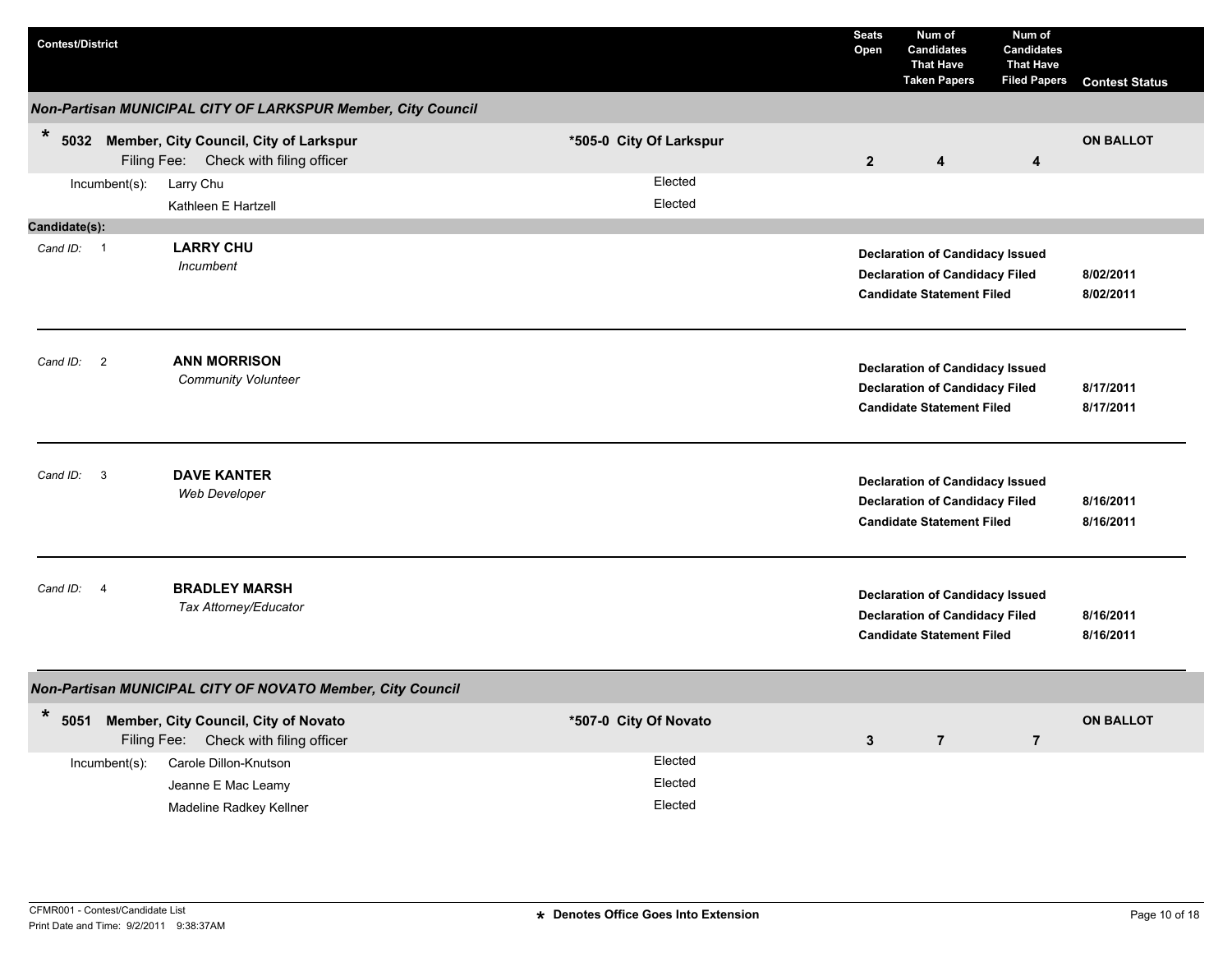| <b>Contest/District</b> |                |                                                                                    | <b>Seats</b><br>Open | Num of<br><b>Candidates</b><br><b>That Have</b><br><b>Taken Papers</b>                                              | Num of<br><b>Candidates</b><br><b>That Have</b><br><b>Filed Papers</b> | <b>Contest Status</b>  |
|-------------------------|----------------|------------------------------------------------------------------------------------|----------------------|---------------------------------------------------------------------------------------------------------------------|------------------------------------------------------------------------|------------------------|
|                         |                | Non-Partisan MUNICIPAL CITY OF NOVATO Member, City Council                         |                      |                                                                                                                     |                                                                        |                        |
|                         |                | 5051 Member, City Council, City of Novato<br>Filing Fee: Check with filing officer | $\mathbf{3}$         | $\overline{7}$                                                                                                      | $\overline{7}$                                                         | <b>ON BALLOT</b>       |
| Candidate(s):           |                |                                                                                    |                      |                                                                                                                     |                                                                        |                        |
| Cand ID: 1              |                | <b>ELEANOR SLUIS</b><br><b>Retired Teacher</b>                                     |                      | <b>Declaration of Candidacy Issued</b><br><b>Declaration of Candidacy Filed</b><br><b>Candidate Statement Filed</b> |                                                                        | 8/09/2011<br>8/09/2011 |
| Cand ID: 2              |                | <b>LESLIE PETERSON SCHWARZE</b><br>Businesswoman                                   |                      | <b>Declaration of Candidacy Issued</b><br><b>Declaration of Candidacy Filed</b><br><b>Candidate Statement Filed</b> |                                                                        | 8/10/2011<br>8/10/2011 |
| Cand ID: 3              |                | <b>JEANNE MACLEAMY</b><br>Architect/City Councilmember                             |                      | <b>Declaration of Candidacy Issued</b><br><b>Declaration of Candidacy Filed</b><br><b>Candidate Statement Filed</b> |                                                                        | 8/10/2011<br>8/10/2011 |
| Cand ID:                | $\overline{4}$ | <b>ERIC LUCAN</b><br><b>Businessman/Parks Commissioner</b>                         |                      | <b>Declaration of Candidacy Issued</b><br><b>Declaration of Candidacy Filed</b><br><b>Candidate Statement Filed</b> |                                                                        | 8/11/2011<br>8/11/2011 |
| Cand ID:                | 5              | <b>MADELINE R. KELLNER</b><br>Councilmember/Executive Director                     |                      | <b>Declaration of Candidacy Issued</b><br><b>Declaration of Candidacy Filed</b><br><b>Candidate Statement Filed</b> |                                                                        | 8/12/2011<br>8/12/2011 |
| Cand ID: 6              |                | <b>MANNY FERNANDEZ</b><br><b>Executive Director</b>                                |                      | <b>Declaration of Candidacy Issued</b><br><b>Declaration of Candidacy Filed</b><br><b>Candidate Statement Filed</b> |                                                                        | 8/16/2011              |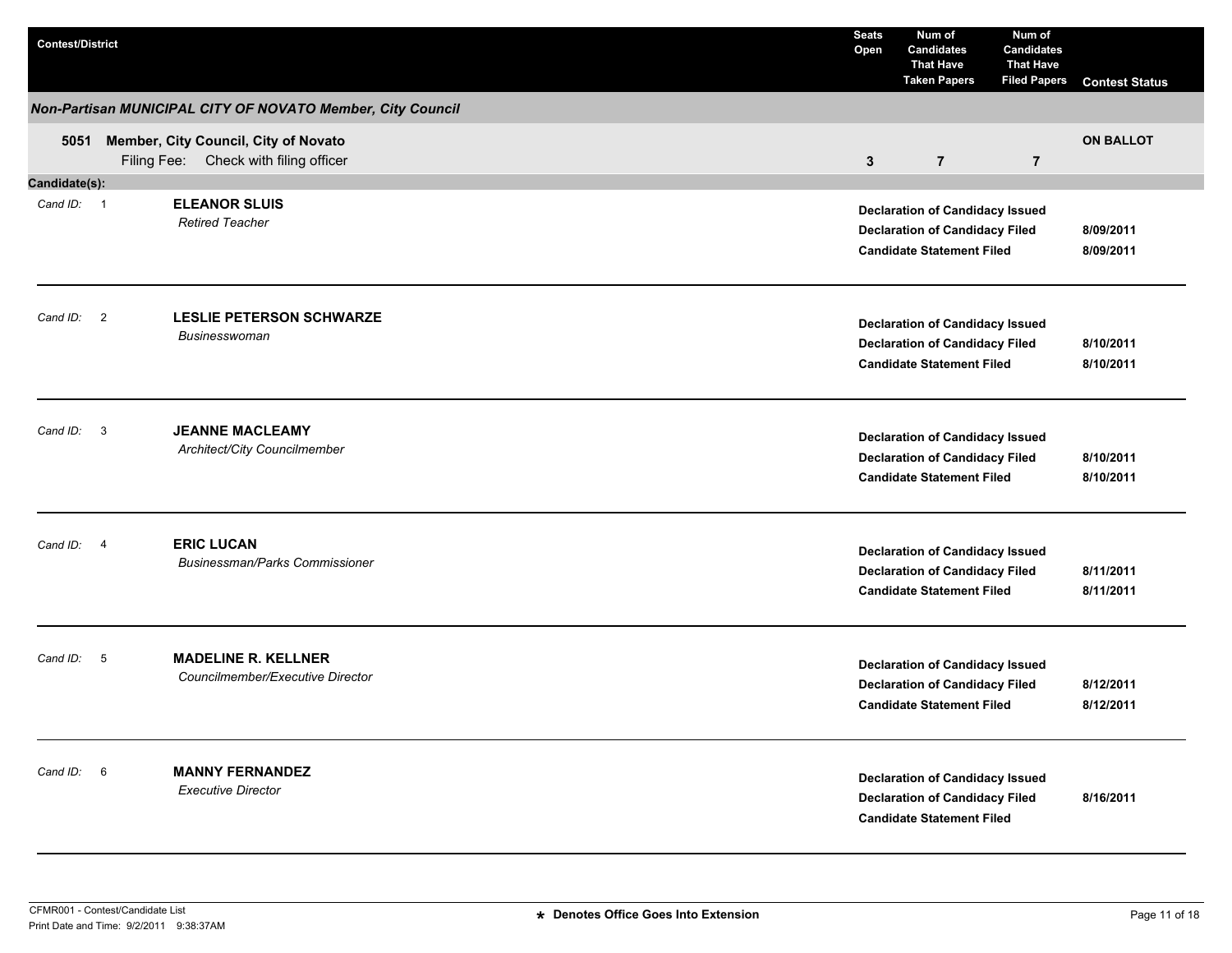| <b>Contest/District</b>                                                                         |                            | <b>Seats</b><br>Open | Num of<br><b>Candidates</b><br><b>That Have</b><br><b>Taken Papers</b>                                              | Num of<br><b>Candidates</b><br><b>That Have</b><br><b>Filed Papers</b> | <b>Contest Status</b>  |
|-------------------------------------------------------------------------------------------------|----------------------------|----------------------|---------------------------------------------------------------------------------------------------------------------|------------------------------------------------------------------------|------------------------|
| Non-Partisan MUNICIPAL CITY OF NOVATO Member, City Council                                      |                            |                      |                                                                                                                     |                                                                        |                        |
| Member, City Council, City of Novato<br>5051<br>Filing Fee: Check with filing officer           |                            | $\mathbf{3}$         | $\overline{7}$                                                                                                      | $\overline{7}$                                                         | <b>ON BALLOT</b>       |
| JEROME J. GHIGLIOTTI, JR.<br>Cand ID: 7<br><b>Ballot Designation Not Determined</b>             |                            |                      | <b>Declaration of Candidacy Issued</b><br><b>Declaration of Candidacy Filed</b><br><b>Candidate Statement Filed</b> |                                                                        | 8/17/2011              |
| Non-Partisan MUNICIPAL TOWN OF SAN ANSELMO Member, Town Council                                 |                            |                      |                                                                                                                     |                                                                        |                        |
| *<br>5073<br>Member, Town Council, Town of San Anselmo<br>Filing Fee: Check with filing officer | *501-0 Town Of San Anselmo | $\overline{2}$       | 3                                                                                                                   | 3                                                                      | <b>ON BALLOT</b>       |
| Barbara Anne Thornton<br>Incumbent(s):                                                          | Elected                    |                      |                                                                                                                     |                                                                        |                        |
| Ford Greene                                                                                     | Elected                    |                      |                                                                                                                     |                                                                        |                        |
| Candidate(s):                                                                                   |                            |                      |                                                                                                                     |                                                                        |                        |
| <b>LORI J. LOPIN</b><br>Cand ID: 1<br><b>Business Owner/CFO</b>                                 |                            |                      | <b>Declaration of Candidacy Issued</b><br><b>Declaration of Candidacy Filed</b><br><b>Candidate Statement Filed</b> |                                                                        | 8/12/2011<br>8/12/2011 |
| <b>FORD GREENE</b><br>$\overline{2}$<br>Cand ID:<br>Incumbent                                   |                            |                      | <b>Declaration of Candidacy Issued</b><br><b>Declaration of Candidacy Filed</b><br><b>Candidate Statement Filed</b> |                                                                        | 8/12/2011<br>8/12/2011 |
| <b>DOUG KELLY</b><br>Cand ID:<br>$\mathbf{3}$<br><b>Small Business Owner</b>                    |                            |                      | <b>Declaration of Candidacy Issued</b><br><b>Declaration of Candidacy Filed</b><br><b>Candidate Statement Filed</b> |                                                                        | 8/15/2011<br>8/15/2011 |
| Non-Partisan MUNICIPAL TOWN OF SAN ANSELMO Town Clerk                                           |                            |                      |                                                                                                                     |                                                                        |                        |
| *<br>5074 Town Clerk, Town of San Anselmo<br>Filing Fee: Check with filing officer              | *501-0 Town Of San Anselmo | $\mathbf{1}$         | $\mathbf{1}$                                                                                                        | $\mathbf{1}$                                                           | <b>ON BALLOT</b>       |
| Barbara A Chambers<br>$Incumbent(s)$ :                                                          | Elected                    |                      |                                                                                                                     |                                                                        |                        |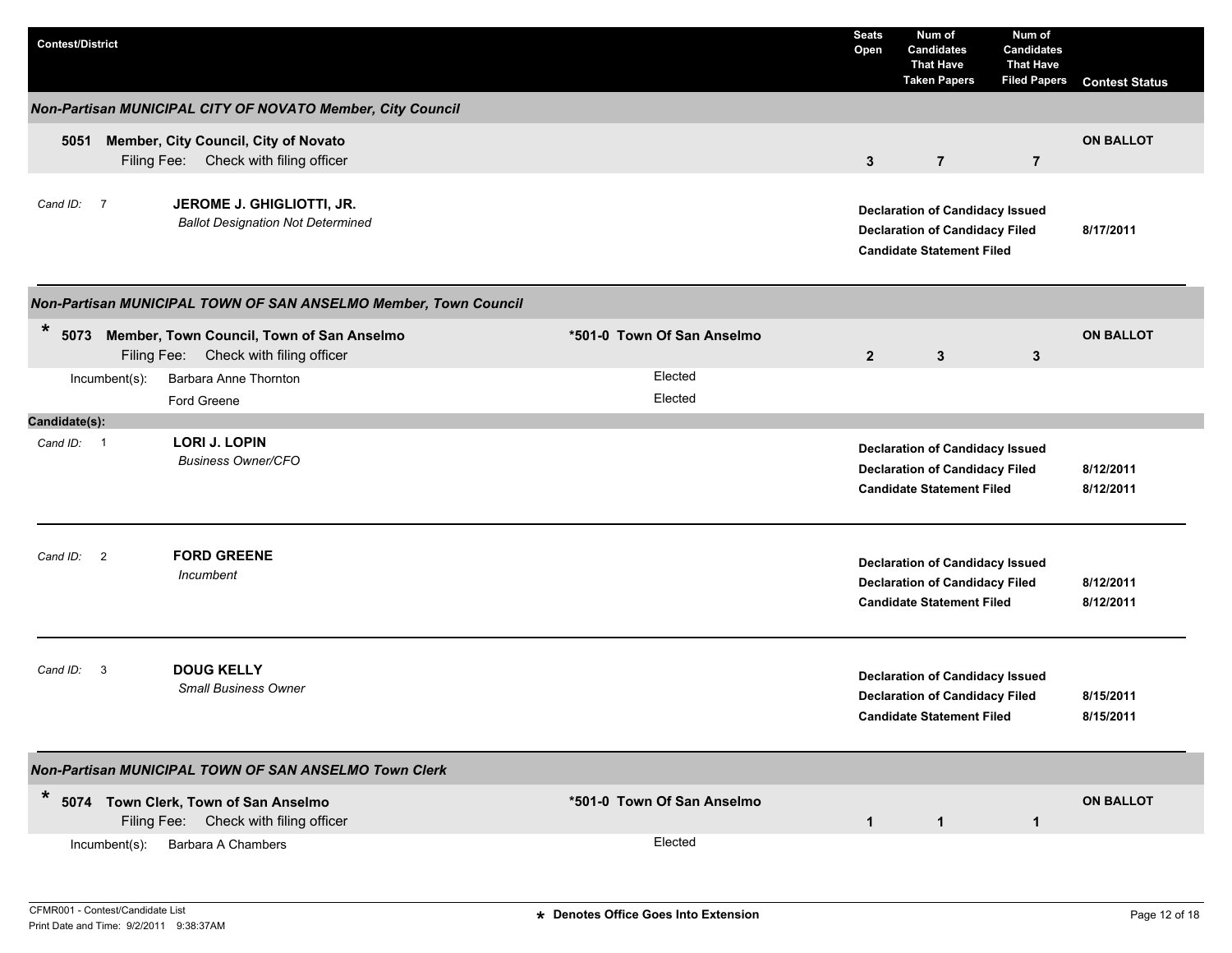| <b>Contest/District</b>    |                                                                               |                            | <b>Seats</b><br>Open | Num of<br><b>Candidates</b><br><b>That Have</b><br><b>Taken Papers</b>                                              | Num of<br><b>Candidates</b><br><b>That Have</b><br><b>Filed Papers</b> | <b>Contest Status</b>  |
|----------------------------|-------------------------------------------------------------------------------|----------------------------|----------------------|---------------------------------------------------------------------------------------------------------------------|------------------------------------------------------------------------|------------------------|
|                            | Non-Partisan MUNICIPAL TOWN OF SAN ANSELMO Town Clerk                         |                            |                      |                                                                                                                     |                                                                        |                        |
|                            | 5074 Town Clerk, Town of San Anselmo<br>Filing Fee: Check with filing officer |                            | $\mathbf{1}$         | $\mathbf{1}$                                                                                                        | $\mathbf{1}$                                                           | <b>ON BALLOT</b>       |
| Candidate(s):              |                                                                               |                            |                      |                                                                                                                     |                                                                        |                        |
| Cand ID: 1                 | <b>BARBARA CHAMBERS</b><br>Incumbent                                          |                            |                      | <b>Declaration of Candidacy Issued</b><br><b>Declaration of Candidacy Filed</b><br><b>Candidate Statement Filed</b> |                                                                        | 8/11/2011              |
|                            | Non-Partisan MUNICIPAL TOWN OF SAN ANSELMO Town Treasurer                     |                            |                      |                                                                                                                     |                                                                        |                        |
| Filing Fee:                | 5075 Town Treasurer, Town of San Anselmo<br>Check with filing officer         | *501-0 Town Of San Anselmo | $\overline{1}$       | $\mathbf{1}$                                                                                                        | $\mathbf{1}$                                                           | <b>ON BALLOT</b>       |
| $Incumbent(s)$ :           | <b>Bess M Niemcewicz</b>                                                      | Elected                    |                      |                                                                                                                     |                                                                        |                        |
| Candidate(s):              |                                                                               |                            |                      |                                                                                                                     |                                                                        |                        |
| Cand ID: 1                 | <b>BESS NIEMCEWICZ</b><br>Incumbent                                           |                            |                      | <b>Declaration of Candidacy Issued</b><br><b>Declaration of Candidacy Filed</b><br><b>Candidate Statement Filed</b> |                                                                        | 7/21/2011              |
|                            | Non-Partisan MUNICIPAL CITY OF SAN RAFAEL Mayor                               |                            |                      |                                                                                                                     |                                                                        |                        |
| $\ast$                     | 5082 Mayor, City of San Rafael<br>Filing Fee: Check with filing officer       | *511-0 City Of San Rafael  | $\mathbf{1}$         | $\overline{2}$                                                                                                      | $\mathbf{2}$                                                           | <b>ON BALLOT</b>       |
| $Incumbent(s)$ :           | Albert Joseph Boro                                                            | Elected                    |                      |                                                                                                                     |                                                                        |                        |
| Candidate(s):              |                                                                               |                            |                      |                                                                                                                     |                                                                        |                        |
| Cand ID: 1                 | <b>GARY PHILLIPS</b><br><b>Business Owner/CPA</b>                             |                            |                      | <b>Declaration of Candidacy Issued</b><br><b>Declaration of Candidacy Filed</b><br><b>Candidate Statement Filed</b> |                                                                        | 8/17/2011<br>8/17/2011 |
| Cand ID:<br>$\overline{2}$ | <b>GREG BROCKBANK</b><br>Vice-Mayor/Attorney                                  |                            |                      | <b>Declaration of Candidacy Issued</b><br><b>Declaration of Candidacy Filed</b><br><b>Candidate Statement Filed</b> |                                                                        | 8/17/2011<br>8/17/2011 |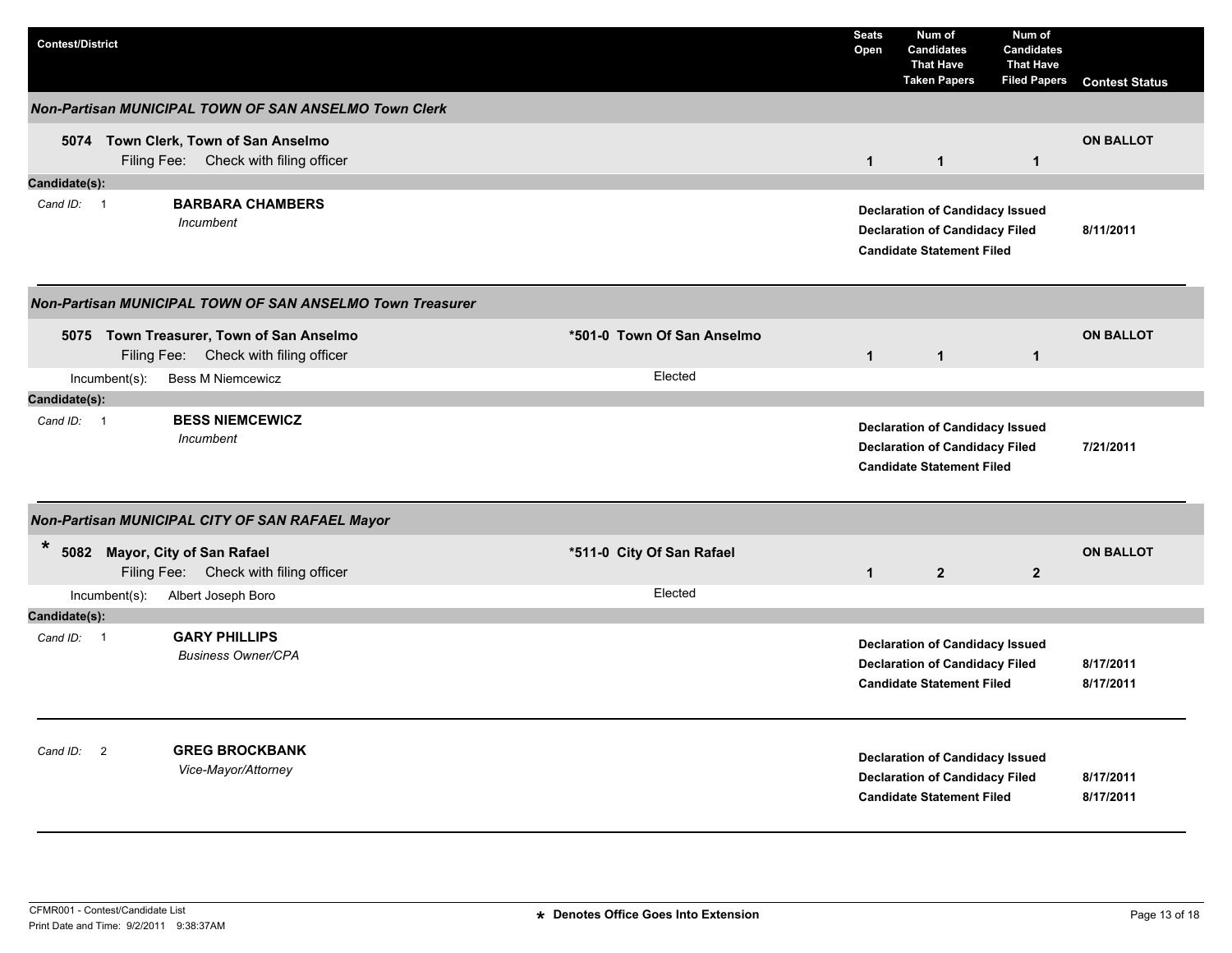| <b>Contest/District</b>                                        |                                                                                   |  |                           |  | <b>Seats</b><br>Open | Num of<br><b>Candidates</b><br><b>That Have</b><br><b>Taken Papers</b>                                              | Num of<br>Candidates<br><b>That Have</b><br><b>Filed Papers</b> | <b>Contest Status</b>  |
|----------------------------------------------------------------|-----------------------------------------------------------------------------------|--|---------------------------|--|----------------------|---------------------------------------------------------------------------------------------------------------------|-----------------------------------------------------------------|------------------------|
| Non-Partisan MUNICIPAL CITY OF SAN RAFAEL Member, City Council |                                                                                   |  |                           |  |                      |                                                                                                                     |                                                                 |                        |
| $\ast$<br>5083                                                 | Member, City Council, City of San Rafael<br>Filing Fee: Check with filing officer |  | *511-0 City Of San Rafael |  | $\overline{2}$       | 4                                                                                                                   | $\overline{\mathbf{4}}$                                         | <b>ON BALLOT</b>       |
| Incumbent(s):                                                  | Greg Brockbank<br>Damon Matthew Connolly                                          |  | Elected<br>Elected        |  |                      |                                                                                                                     |                                                                 |                        |
| Candidate(s):<br>Cand ID: 1                                    | <b>DAMON CONNOLLY</b><br><b>City Councilmember</b>                                |  |                           |  |                      | <b>Declaration of Candidacy Issued</b><br><b>Declaration of Candidacy Filed</b><br><b>Candidate Statement Filed</b> |                                                                 | 8/09/2011<br>8/09/2011 |
| Cand ID: 2                                                     | <b>WHITNEY S. HOYT</b><br>Educator                                                |  |                           |  |                      | <b>Declaration of Candidacy Issued</b><br><b>Declaration of Candidacy Filed</b><br><b>Candidate Statement Filed</b> |                                                                 | 8/12/2011<br>8/12/2011 |
| $\mathbf{3}$<br>Cand ID:                                       | <b>ANDREW McCULLOUGH</b><br>Businessman/Attorney                                  |  |                           |  |                      | <b>Declaration of Candidacy Issued</b><br><b>Declaration of Candidacy Filed</b><br><b>Candidate Statement Filed</b> |                                                                 | 8/15/2011<br>8/15/2011 |
| Cand ID: 4                                                     | <b>SAMANTHA SARGENT</b><br><b>Business Owner</b>                                  |  |                           |  |                      | <b>Declaration of Candidacy Issued</b><br><b>Declaration of Candidacy Filed</b><br><b>Candidate Statement Filed</b> |                                                                 | 8/17/2011<br>8/17/2011 |
|                                                                | Non-Partisan MUNICIPAL CITY OF SAN RAFAEL City Attorney                           |  |                           |  |                      |                                                                                                                     |                                                                 |                        |
| $\ast$                                                         | 5085 City Attorney, City of San Rafael<br>Filing Fee: Check with filing officer   |  | *511-0 City Of San Rafael |  | $\mathbf{1}$         | $\mathbf{1}$                                                                                                        | $\mathbf{1}$                                                    | <b>ON BALLOT</b>       |
| Incumbent(s):<br>Candidate(s):                                 | Robert F Epstein                                                                  |  | Elected                   |  |                      |                                                                                                                     |                                                                 |                        |
| Cand ID: 1                                                     | <b>ROBERT F. EPSTEIN</b><br>Incumbent                                             |  |                           |  |                      | <b>Declaration of Candidacy Issued</b><br><b>Declaration of Candidacy Filed</b><br><b>Candidate Statement Filed</b> |                                                                 | 8/05/2011              |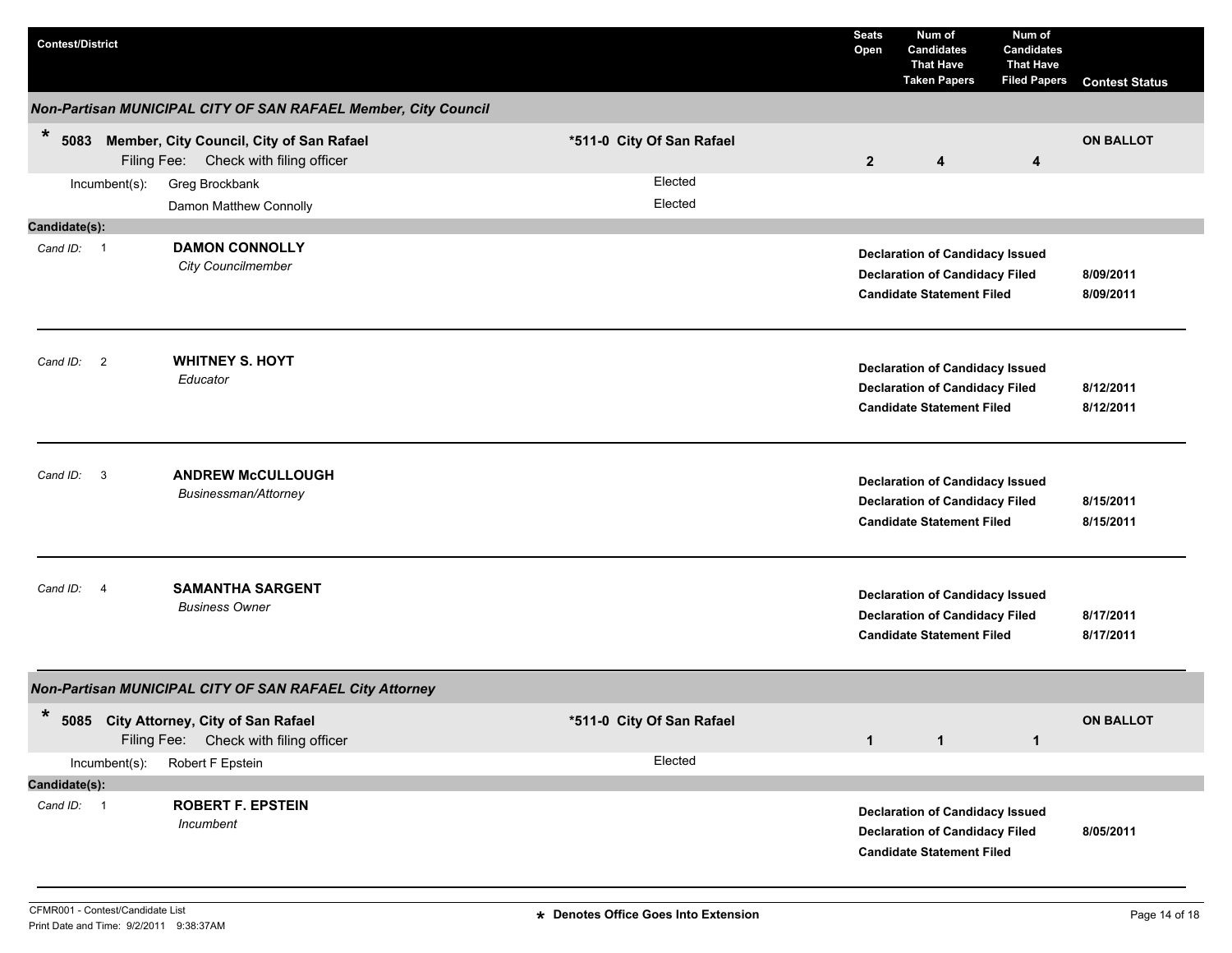| <b>Contest/District</b>                                                                |                                        | <b>Seats</b><br>Open | Num of<br><b>Candidates</b><br><b>That Have</b><br><b>Taken Papers</b>                                              | Num of<br><b>Candidates</b><br><b>That Have</b><br><b>Filed Papers</b> | <b>Contest Status</b> |
|----------------------------------------------------------------------------------------|----------------------------------------|----------------------|---------------------------------------------------------------------------------------------------------------------|------------------------------------------------------------------------|-----------------------|
| Non-Partisan MUNICIPAL CITY OF SAN RAFAEL Clerk And Assessor                           |                                        |                      |                                                                                                                     |                                                                        |                       |
| 5086 Clerk and Assessor, City of San Rafael<br>Filing Fee: Check with filing officer   | *511-0 City Of San Rafael              | $\mathbf{1}$         | $\mathbf{1}$                                                                                                        | $\mathbf{1}$                                                           | <b>ON BALLOT</b>      |
| $Incumbent(s)$ :<br><b>Esther Colette Beirne</b>                                       | Elected                                |                      |                                                                                                                     |                                                                        |                       |
| Candidate(s):                                                                          |                                        |                      |                                                                                                                     |                                                                        |                       |
| <b>ESTHER BEIRNE</b><br>Cand ID: 1<br>Incumbent                                        |                                        |                      | <b>Declaration of Candidacy Issued</b><br><b>Declaration of Candidacy Filed</b><br><b>Candidate Statement Filed</b> |                                                                        | 7/29/2011             |
| Non-Partisan DISTRICT NOVATO FIRE PROTECTION DISTRICT Director                         |                                        |                      |                                                                                                                     |                                                                        |                       |
| $\ast$<br>6019<br><b>Director, Novato Fpd</b><br>Filing Fee: Check with filing officer | FI04-0 Novato Fire Protection District | $\mathbf{3}$         | ${\bf 5}$                                                                                                           | 5                                                                      | <b>ON BALLOT</b>      |
| L J Silverman<br>Incumbent(s):                                                         | Elected                                |                      |                                                                                                                     |                                                                        |                       |
| Mark James Horick                                                                      | Elected                                |                      |                                                                                                                     |                                                                        |                       |
| Jim Galli                                                                              | Elected                                |                      |                                                                                                                     |                                                                        |                       |
| Candidate(s):                                                                          |                                        |                      |                                                                                                                     |                                                                        |                       |
| <b>LJ SILVERMAN</b><br>Cand $ID: 1$                                                    |                                        |                      | <b>Declaration of Candidacy Issued</b>                                                                              |                                                                        | 7/22/2011             |
| Incumbent                                                                              |                                        |                      | <b>Declaration of Candidacy Filed</b>                                                                               |                                                                        | 7/22/2011             |
|                                                                                        |                                        |                      | <b>Candidate Statement Filed</b>                                                                                    |                                                                        | 7/22/2011             |
| <b>GARY BUTLER</b><br>3<br>Cand ID:                                                    |                                        |                      |                                                                                                                     |                                                                        | 7/28/2011             |
| <b>Local Business Owner</b>                                                            |                                        |                      | <b>Declaration of Candidacy Issued</b><br><b>Declaration of Candidacy Filed</b>                                     |                                                                        | 8/11/2011             |
|                                                                                        |                                        |                      | <b>Candidate Statement Filed</b>                                                                                    |                                                                        | 8/11/2011             |
|                                                                                        |                                        |                      |                                                                                                                     |                                                                        |                       |
| <b>JIM GALLI</b><br>Cand ID:<br>$\overline{4}$                                         |                                        |                      | <b>Declaration of Candidacy Issued</b>                                                                              |                                                                        | 8/09/2011             |
| Incumbent                                                                              |                                        |                      | <b>Declaration of Candidacy Filed</b>                                                                               |                                                                        | 8/09/2011             |
|                                                                                        |                                        |                      | <b>Candidate Statement Filed</b>                                                                                    |                                                                        | 8/09/2011             |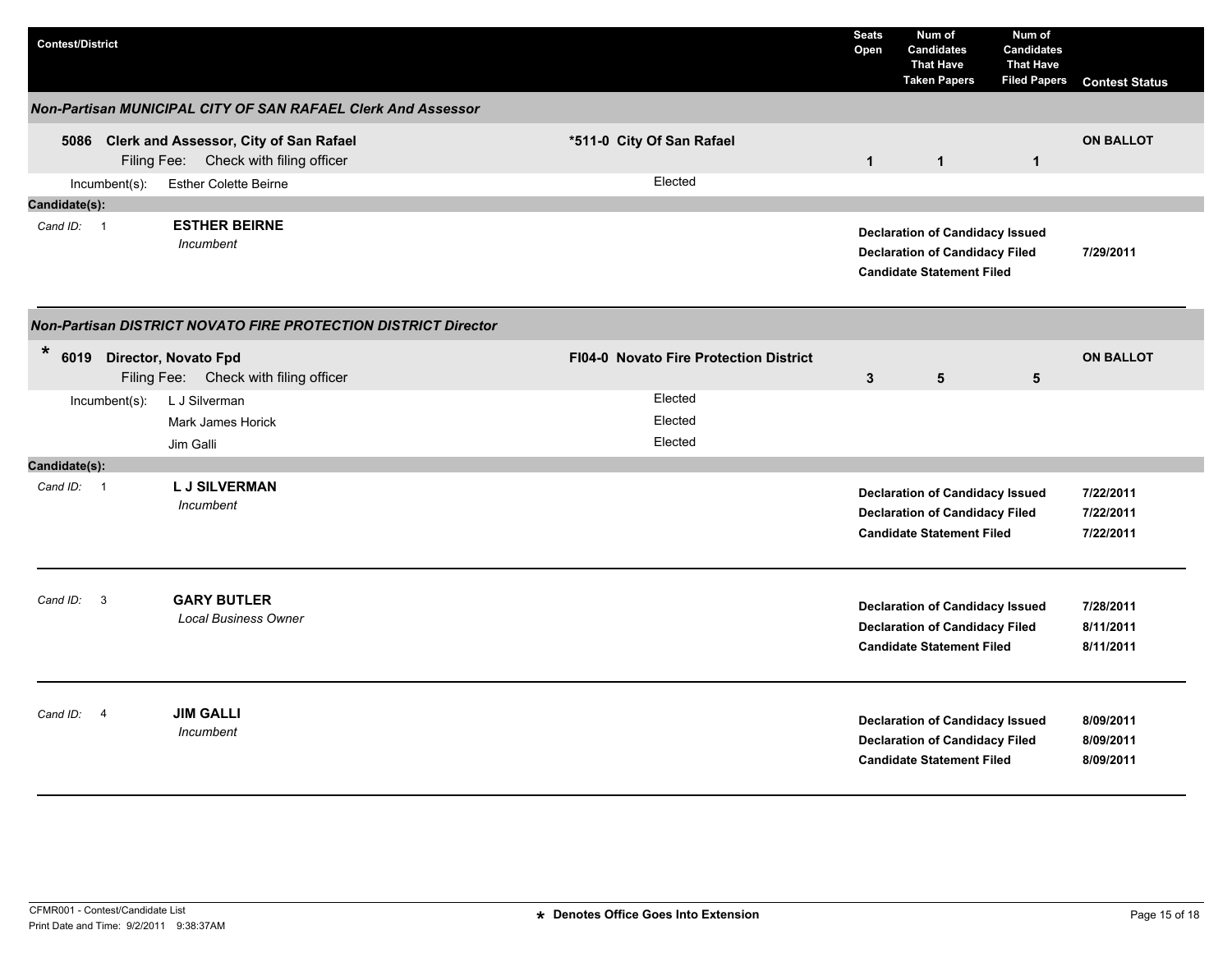| <b>Contest/District</b> |                                                                        |                                            | <b>Seats</b><br>Open | Num of<br><b>Candidates</b><br><b>That Have</b><br><b>Taken Papers</b>                                              | Num of<br><b>Candidates</b><br><b>That Have</b><br><b>Filed Papers</b> | <b>Contest Status</b>               |
|-------------------------|------------------------------------------------------------------------|--------------------------------------------|----------------------|---------------------------------------------------------------------------------------------------------------------|------------------------------------------------------------------------|-------------------------------------|
|                         | <b>Non-Partisan DISTRICT NOVATO FIRE PROTECTION DISTRICT Director</b>  |                                            |                      |                                                                                                                     |                                                                        |                                     |
| 6019                    | Director, Novato Fpd<br>Filing Fee: Check with filing officer          |                                            | $\mathbf{3}$         | $5\phantom{.0}$                                                                                                     | 5                                                                      | <b>ON BALLOT</b>                    |
| Cand ID: 5              | <b>TOMAS P. KASELIONIS</b><br><b>Emergency Manager</b>                 |                                            |                      | <b>Declaration of Candidacy Issued</b><br><b>Declaration of Candidacy Filed</b><br><b>Candidate Statement Filed</b> |                                                                        | 8/11/2011<br>8/12/2011<br>8/12/2011 |
| Cand ID: 6              | <b>TOM RYAN</b><br>Director Corporate Compliance                       |                                            |                      | <b>Declaration of Candidacy Issued</b><br><b>Declaration of Candidacy Filed</b><br><b>Candidate Statement Filed</b> |                                                                        | 8/16/2011<br>8/16/2011<br>8/16/2011 |
|                         | Non-Partisan DISTRICT SOUTHERN MARIN FIRE PROTECTION DISTRICT Director |                                            |                      |                                                                                                                     |                                                                        |                                     |
| 6026                    | Director, Southern Marin Fpd<br>Filing Fee: Check with filing officer  | FI06-0 Southern Marin Fire Protection Dist | $\mathbf{3}$         | 4                                                                                                                   | 4                                                                      | <b>ON BALLOT</b>                    |
| Incumbent(s):           | Cathryn Ann Hilliard<br>Ronald Rolland Barney<br>Douglas Lyman Wriston | Elected<br>Elected<br>Elected              |                      |                                                                                                                     |                                                                        |                                     |
| Candidate(s):           |                                                                        |                                            |                      |                                                                                                                     |                                                                        |                                     |
| Cand ID: 1              | <b>CATHRYN ANN HILLIARD</b><br>Incumbent                               |                                            |                      | <b>Declaration of Candidacy Issued</b><br><b>Declaration of Candidacy Filed</b><br><b>Candidate Statement Filed</b> |                                                                        | 7/18/2011<br>7/27/2011<br>7/27/2011 |
| Cand ID: 2              | <b>SCOTT E. WILMORE</b><br>Entrepreneur                                |                                            |                      | <b>Declaration of Candidacy Issued</b><br><b>Declaration of Candidacy Filed</b><br><b>Candidate Statement Filed</b> |                                                                        | 7/22/2011<br>7/22/2011              |
| Cand ID: 3              | <b>DOUGLAS WRISTON</b><br>Incumbent                                    |                                            |                      | <b>Declaration of Candidacy Issued</b><br><b>Declaration of Candidacy Filed</b><br><b>Candidate Statement Filed</b> |                                                                        | 7/26/2011<br>7/26/2011              |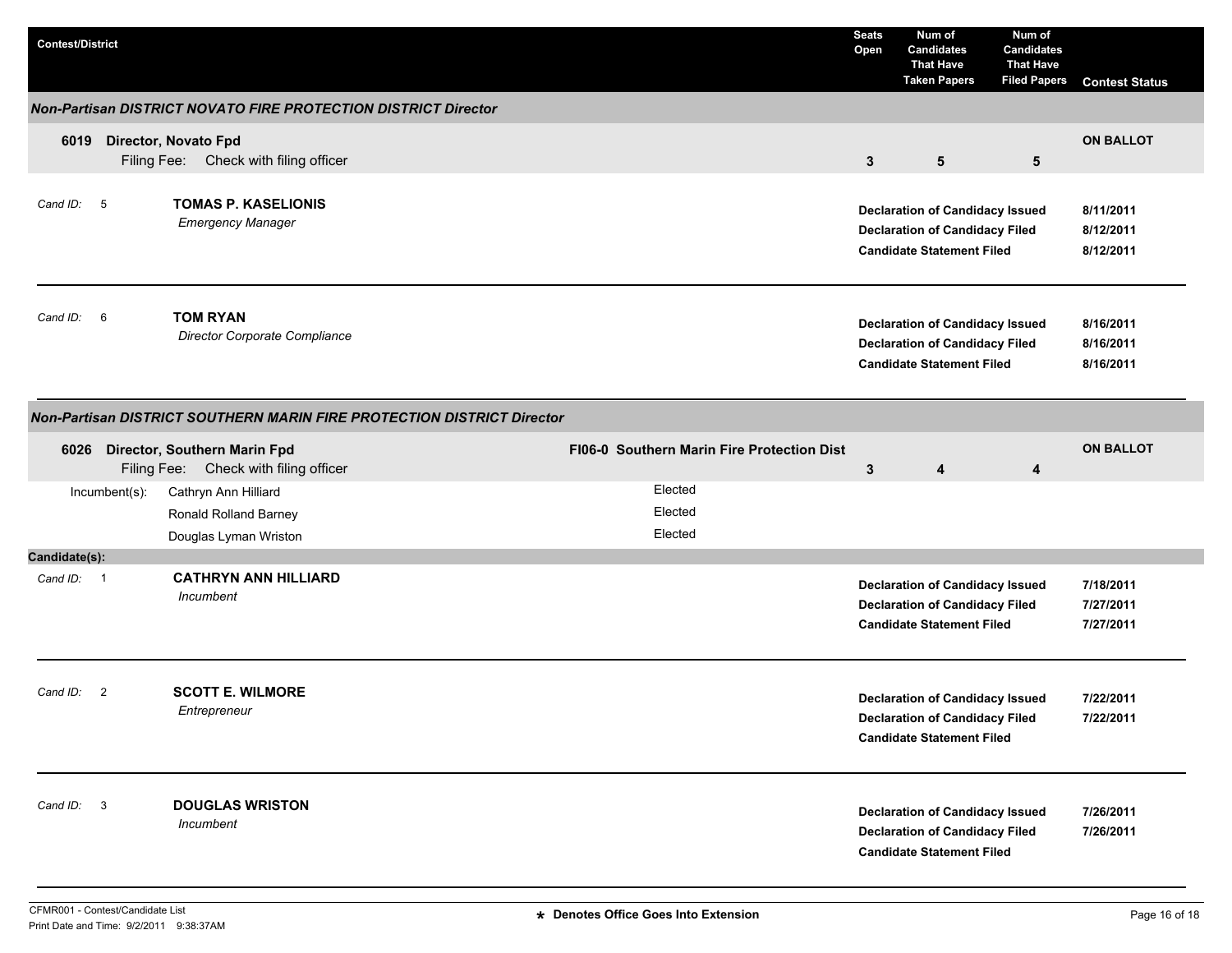| <b>Contest/District</b> |                |                                                                                  |  |                                 | <b>Seats</b><br>Open | Num of<br><b>Candidates</b><br><b>That Have</b><br><b>Taken Papers</b>                                              | Num of<br><b>Candidates</b><br><b>That Have</b><br><b>Filed Papers</b> | <b>Contest Status</b>               |
|-------------------------|----------------|----------------------------------------------------------------------------------|--|---------------------------------|----------------------|---------------------------------------------------------------------------------------------------------------------|------------------------------------------------------------------------|-------------------------------------|
|                         |                | Non-Partisan DISTRICT SOUTHERN MARIN FIRE PROTECTION DISTRICT Director           |  |                                 |                      |                                                                                                                     |                                                                        |                                     |
| 6026                    |                | Director, Southern Marin Fpd<br>Filing Fee: Check with filing officer            |  |                                 | 3                    | 4                                                                                                                   | 4                                                                      | <b>ON BALLOT</b>                    |
| Cand ID:                | $\overline{4}$ | <b>RON BARNEY</b><br>Incumbent                                                   |  |                                 |                      | <b>Declaration of Candidacy Issued</b><br><b>Declaration of Candidacy Filed</b><br><b>Candidate Statement Filed</b> |                                                                        | 8/09/2011<br>8/09/2011<br>8/09/2011 |
|                         |                | Non-Partisan DISTRICT NOVATO SANITARY DISTRICT Director                          |  |                                 |                      |                                                                                                                     |                                                                        |                                     |
| $\ast$                  |                | 6050 Director, Novato Sanitary District<br>Filing Fee: Check with filing officer |  | SA03-0 Novato Sanitary District | $\overline{2}$       | 5                                                                                                                   | 5                                                                      | <b>ON BALLOT</b>                    |
|                         | Incumbent(s):  | George C Quesada<br>Jean M Mariani                                               |  | Elected<br>Appointed to Vacancy |                      |                                                                                                                     |                                                                        |                                     |
| Candidate(s):           |                |                                                                                  |  |                                 |                      |                                                                                                                     |                                                                        |                                     |
| Cand ID: 1              |                | <b>JERRY PETERS</b><br><b>Retired Facilities Manager</b>                         |  |                                 |                      | <b>Declaration of Candidacy Issued</b><br><b>Declaration of Candidacy Filed</b><br><b>Candidate Statement Filed</b> |                                                                        | 7/18/2011<br>8/11/2011<br>8/11/2011 |
| Cand ID:                | $\overline{2}$ | <b>JEAN M. MARIANI</b><br>Appointed Incumbent                                    |  |                                 |                      | <b>Declaration of Candidacy Issued</b><br><b>Declaration of Candidacy Filed</b><br><b>Candidate Statement Filed</b> |                                                                        | 7/25/2011<br>8/09/2011<br>8/09/2011 |
| Cand ID:                | $\overline{4}$ | <b>SUZANNE BROWN CROW</b><br>Attorney                                            |  |                                 |                      | <b>Declaration of Candidacy Issued</b><br><b>Declaration of Candidacy Filed</b><br><b>Candidate Statement Filed</b> |                                                                        | 8/04/2011<br>8/12/2011<br>8/12/2011 |
| Cand ID: 5              |                | <b>JOHN J COLEMAN</b><br>Retired                                                 |  |                                 |                      | <b>Declaration of Candidacy Issued</b><br><b>Declaration of Candidacy Filed</b><br><b>Candidate Statement Filed</b> |                                                                        | 8/09/2011<br>8/09/2011<br>8/09/2011 |